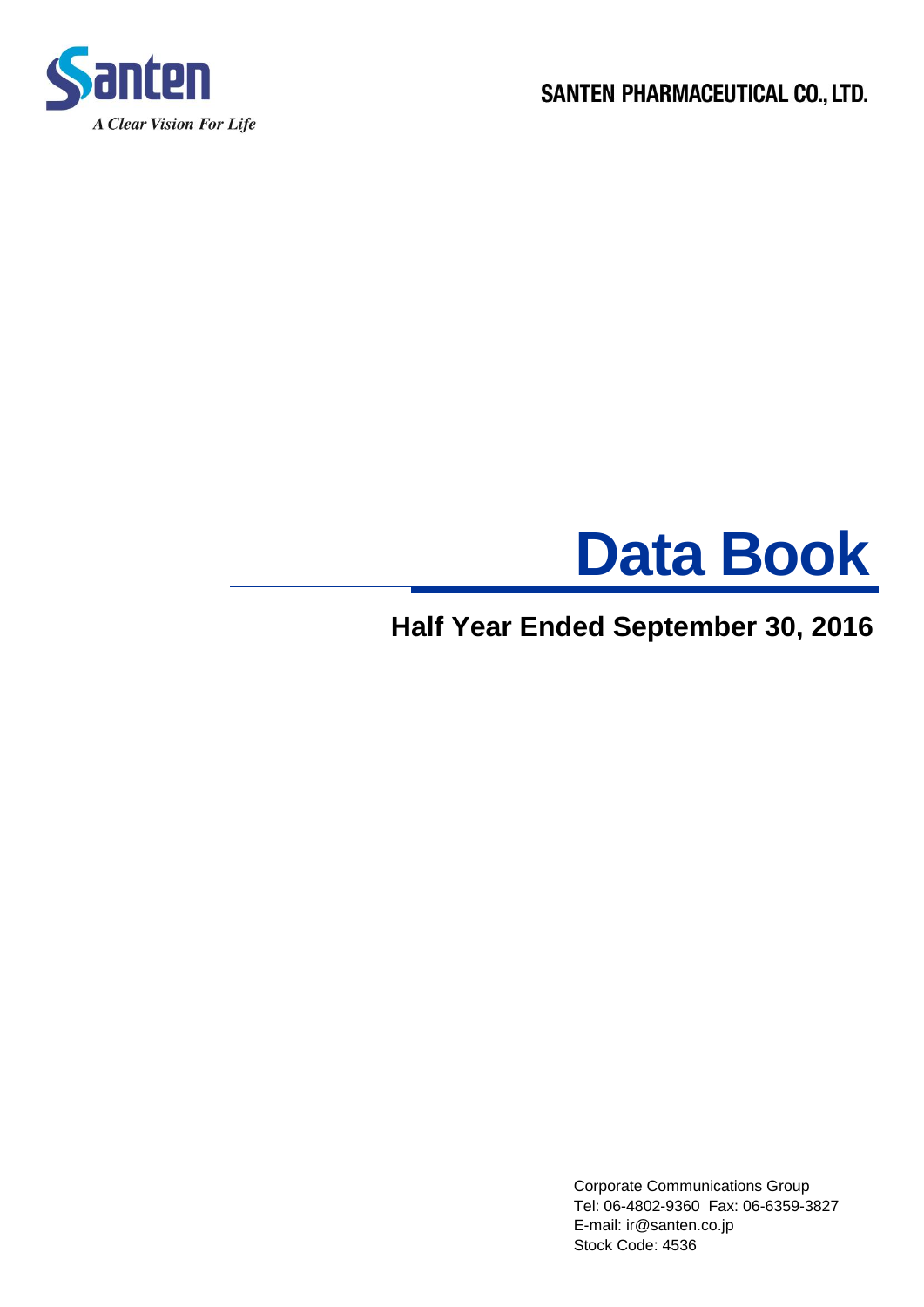## **Contents**

| <b>Financial highlights</b>                                  | $\overline{2}$  |
|--------------------------------------------------------------|-----------------|
| Consolidated financial summary                               | $\overline{2}$  |
| Consolidated statement of financial position summary         | $\overline{c}$  |
| Consolidated financial indexes                               | $\overline{2}$  |
| Exchange rates                                               | $\overline{2}$  |
| <b>Consolidated information</b>                              | 4               |
| Consolidated statement of profit and loss                    | 4               |
| Revenue details                                              | 5               |
| Revenue by business segment                                  | 5               |
| Overseas revenue by region                                   | 5               |
| Overseas profit contribution                                 | 5               |
| Revenue of major pharmaceuticals                             | 6               |
| Consolidated statement of financial position                 | $\overline{7}$  |
| <b>Assets</b>                                                | $\overline{7}$  |
| Equity and liabilities                                       | 7               |
| Consolidated statement of cash flows                         | 8               |
| Other consolidated information                               | 9               |
| R&D expenses                                                 | 9               |
| Capital expenditures                                         | 9               |
| Depreciation and amortization                                | 9               |
| Amortization on intangible assets associated with products   | 9               |
| Additional information of statement of financial position    | $\overline{9}$  |
| Number of employees                                          | 9               |
| <b>Reference information</b>                                 | 10              |
| Research & development                                       | 10              |
| Pipeline of prescription pharmaceuticals (Clinical trials)   | 10              |
| Changes from 1Q FY16 (August 2, 2016)                        | 11              |
| Pharmaceutical market in Japan                               | 12              |
| Revision of National Health Insurance (NHI) drug prices      | 12              |
| ■Market shares                                               | $\overline{12}$ |
| Market shares by therapeutic area - prescription ophthalmics | $\overline{12}$ |
| Stock information                                            | 13              |
| Stock price (Tokyo Stock Exchange First Section)             | 13              |
| Major shareholders (top 10)                                  | 13              |
| Major stock information                                      | $\overline{13}$ |
| Breakdown of shareholding by number of shares                | 14              |
| Breakdown of shareholding by number of shareholders          | 14              |
| Consolidated subsidiaries                                    | 15              |
| News releases                                                | 16              |

The Santen Group has adopted International Financial Reporting Standards (IFRS) from the fiscal year ended March 31, 2015, for the purpose of enhancing the international comparability of its financial information.

Forecasts in this report are based on the currently available information. Forecasts in this report are based on the currently available information.Actual results may differ materially depending on a number of factors including adverse economic conditions, delays in new products launch, currency exchange rate, legislative and regulatory developments.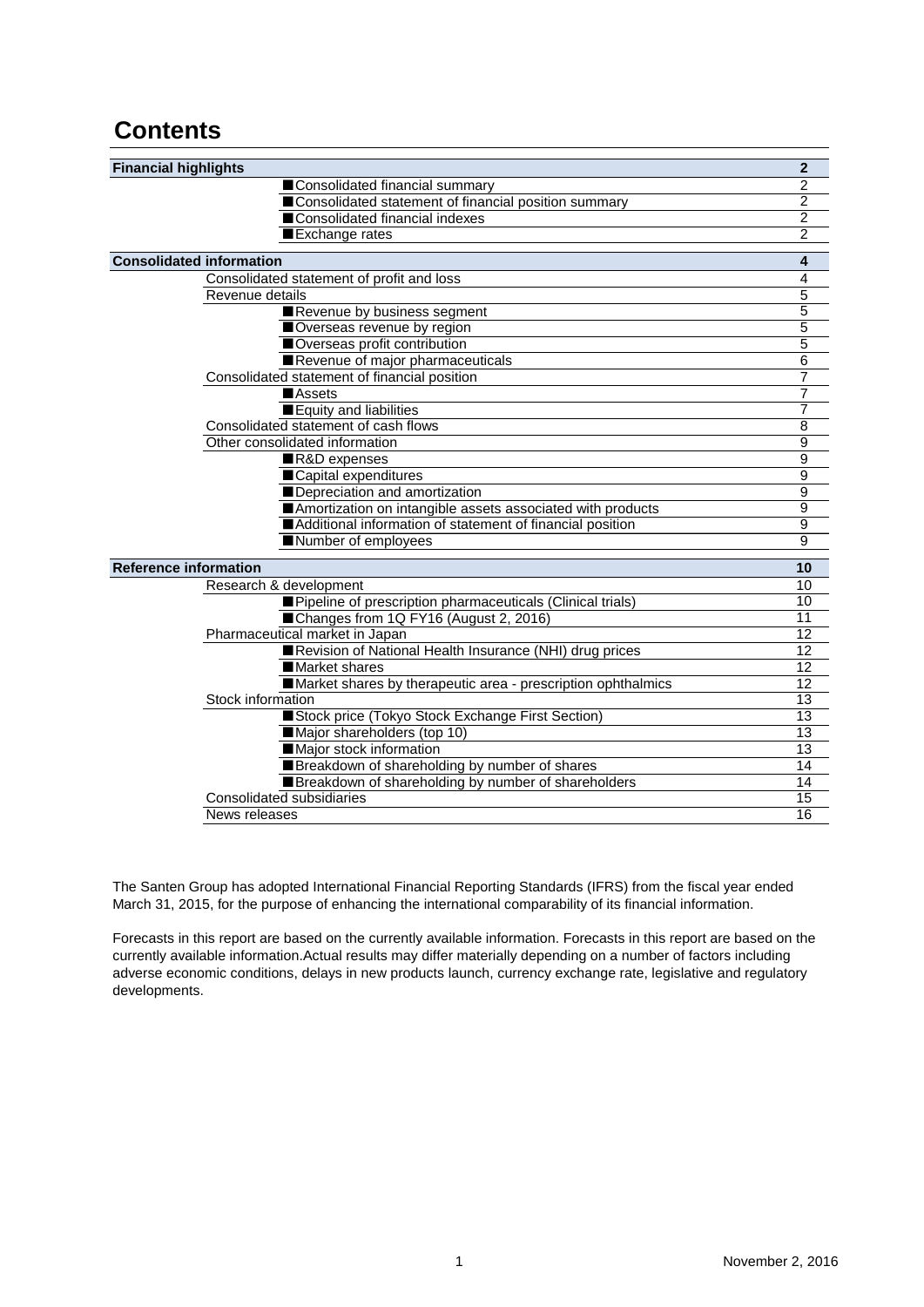# **Financial highlights**

| ■ Consolidated financial summary |  |
|----------------------------------|--|
|----------------------------------|--|

| ■ Consolidated financial summary |        |           |        | (Millions of yen) |        |                |                |                |
|----------------------------------|--------|-----------|--------|-------------------|--------|----------------|----------------|----------------|
|                                  | 2015   |           | 2016   |                   | 2017   |                |                |                |
| Fiscal year ended March 31       | H1     | <b>FY</b> | H1     | <b>FY</b>         | H1     | $\%$<br>Change | FY<br>forecast | $\%$<br>Change |
| Revenue                          | 71.920 | 161.831   | 97.873 | 195.291           | 97.829 | (0.0)          | 200,000        | 2.4            |
| Operating profit                 | 14.235 | 35,374    | 65,385 | 80,180            | 18,787 | (71.3)         | 36,300         | (54.7)         |
| Net profit for the year          | 9,759  | 24,032    | 43,657 | 53,373            | 12,601 | (71.1)         | 25,300         | (52.6)         |
| Dividend per share (yen) #1      | 10     | 22        | 12     | 25                | 13     | 8.3            | 26             | 4.0            |
| Dividend payout ratio            | 42.3%  | 37.8%     | 11.4%  | 19.4%             | 42.7%  |                | 42.4%          |                |
| Core operating profit            | 15.298 | 39,088    | 24,541 | 43,067            | 22,464 | (8.5)          | 44,100         | 2.4            |
| Core net profit for the year     | 10.138 | 25,948    | 16,392 | 29,163            | 16,712 | 2.0            | 30,200         | 3.5            |
| Core dividend payout ratio       | 40.7%  | 35.0%     | 30.3%  | 35.5%             | 32.2%  |                | 35.7%          |                |

#### ■Consolidated statement of financial position summary (Millions of yen)

|                            | 2015    |         | 2016    |         | 2017    |        |  |
|----------------------------|---------|---------|---------|---------|---------|--------|--|
| Fiscal year ended March 31 | 9.30    | FY end  | 9.30    | FY end  | 9.30    | $\%$   |  |
|                            |         |         |         |         |         | Change |  |
| Total assets               | 268.708 | 304.200 | 352.080 | 355.399 | 323,555 | (8.1)  |  |
| Total equity               | 194.637 | 211.779 | 250,899 | 260,009 | 255,065 | 1.7    |  |
| Interest-bearing debt      | 35.127  | 37.161  | 31.248  | 22.484  | 20.665  | (33.9) |  |

## ■Consolidated financial indexes

|                                     | 2015      |           | 2017<br>2016 |           |         |         |           |        |
|-------------------------------------|-----------|-----------|--------------|-----------|---------|---------|-----------|--------|
| Fiscal year ended March 31          | H1        | <b>FY</b> | H1           | <b>FY</b> | H1      | $\%$    | <b>FY</b> | $\%$   |
|                                     |           |           |              |           |         | Change  | forecast  | Change |
| EPS (yen) $#1$                      | 23.63     | 58.18     | 105.55       | 128.99    | 30.44   | (71.2)  | 61.09     | (52.6) |
| Core EPS (yen) #1                   | 24.55     | 62.82     | 39.63        | 70.48     | 40.37   | 1.9     | 72.92     | 3.5    |
| BPS (yen)                           | 471.23    | 511.14    | 606.31       | 627.78    | 617.90  | 1.9     |           |        |
| Debt equity ratio (times)           | 0.2       | 0.2       | 0.1          | 0.1       | 0.1     | (34.9)  |           |        |
| PER (times)                         | 26.0      | 30.1      | 7.6          | 13.1      | 24.4    | 221.1   |           |        |
| Core PER (times)                    | 25.0      | 27.9      | 20.2         | 24.0      | 18.4    | (8.9)   |           |        |
| PBR (times)                         | $2.6\,$   | 3.4       | 2.6          | 2.7       | 2.4     | (7.7)   |           |        |
| <b>ROE</b> (%)                      | 10.2      | 12.0      | 37.8         | 22.6      | 9.8     | (74.1)  | 9.5       |        |
| Core ROE                            | 10.6      | 13.0      | 14.2         | 12.4      | 13.0    | (8.5)   | 11.4      |        |
| <b>ROA</b> (%)                      | 7.4       | 8.9       | 26.6         | 16.2      | 7.4     | (72.2)  |           |        |
| Core ROA (%)                        | 8.0       | 9.6       | 10.0         | 8.8       | 9.8     | (1.5)   |           |        |
| Equity ratio(%)                     | 72.2      | 69.6      | 71.0         | 73.2      | 78.8    | 11.0    |           |        |
| Free cash flow (millions of yen) #2 | (54, 527) | (41,054)  | 8,536        | 13,433    | (9,866) | (215.6) |           |        |
| EBITDA (millions of yen) #3         | 12,907    | 32,988    | 20,952       | 38,598    | 21,579  | 3.0     |           |        |

#1 Santen conducted a five-for-one share split of ordinary shares on the effective date of April 1, 2015. Per share data have been retrospectively adjusted to reflect the impact of the share split.

#2 Free cash flow = (Cash flows from operating activities) - (Payments for acquisition of property, plant and equipment, and intangible assets)

#3 EBITDA = (Core profit before tax) + (Interest expense) + (Depreciation and amortization)

| Exchange rates             |        |           |        |        |        | 'Yen)          |  |
|----------------------------|--------|-----------|--------|--------|--------|----------------|--|
|                            | 2015   |           | 2016   |        | 2017   |                |  |
| Fiscal year ended March 31 | H1     | <b>FY</b> | H1     | FY     | H1     | FY<br>forecast |  |
| Exchange rate: US dollar   | 103.12 | 110.14    | 121.82 | 120.45 | 105.86 | 105.00         |  |
| : Euro                     | 138.98 | 139.01    | 134.95 | 132.46 | 118.59 | 115.00         |  |
| $:$ RMB                    | 16.71  | 17.84     | 19.67  | 19.05  | 16.04  | 15.00          |  |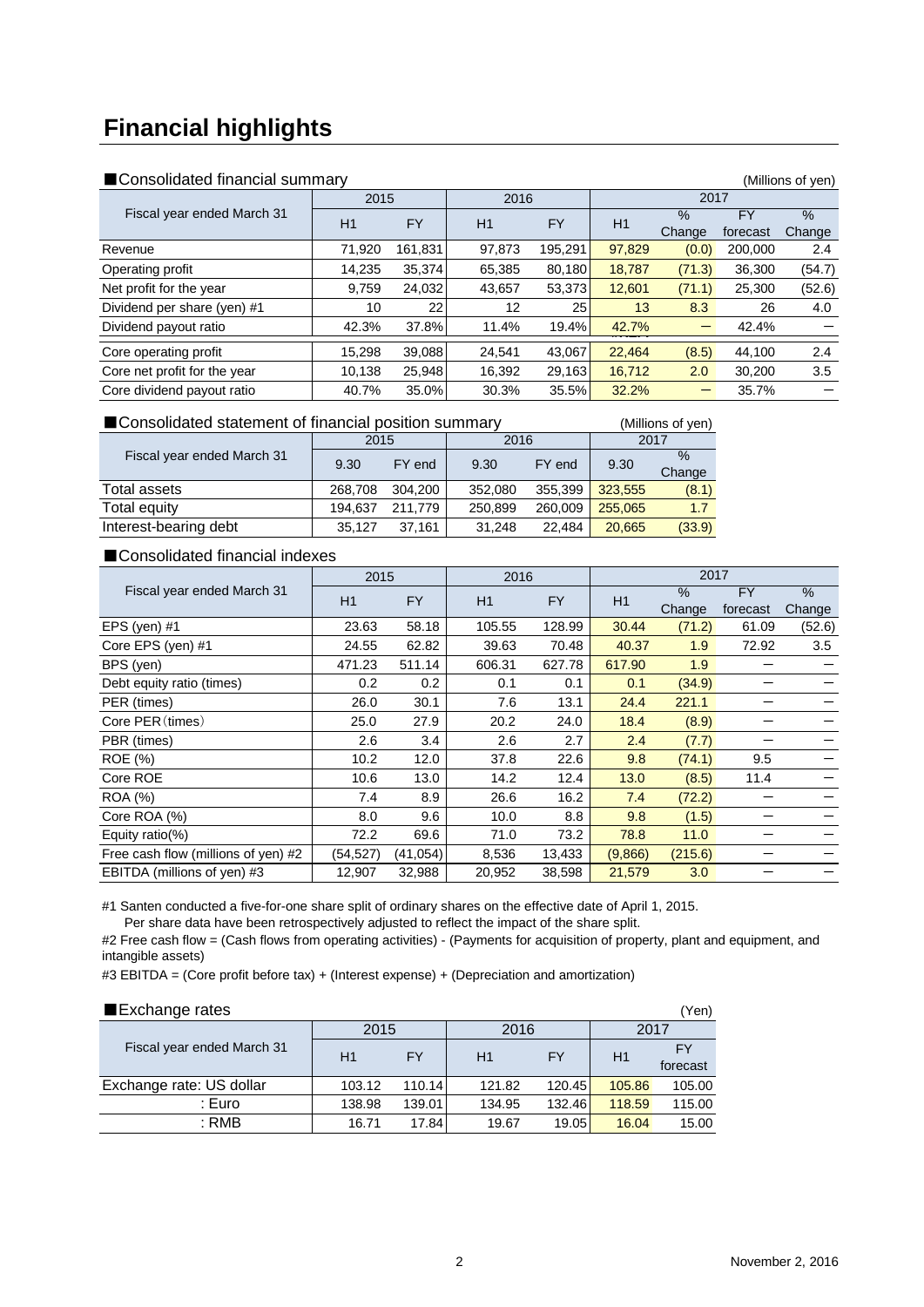# **Financial highlights**

■Consolidated financial summary (graph)















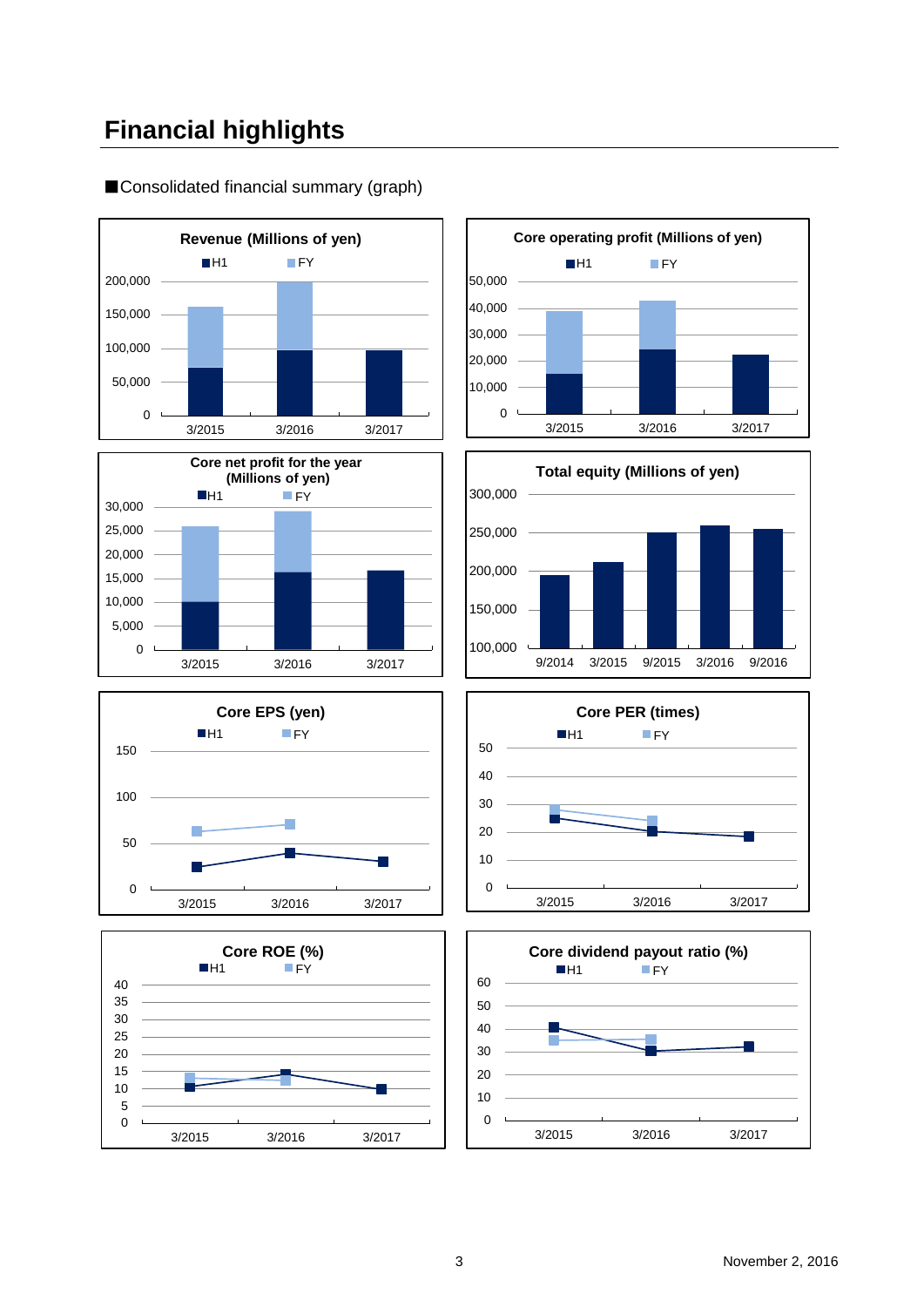# **Consolidated statement of profit and loss**

| $\blacksquare$ IFRS basis                                     |           |           |           |           |           | (Millions of yen)       |
|---------------------------------------------------------------|-----------|-----------|-----------|-----------|-----------|-------------------------|
|                                                               | 2015      |           | 2016      |           | 2017      |                         |
| Fiscal year ended March 31                                    | H1        | <b>FY</b> | H1        | <b>FY</b> | H1        | $\frac{1}{2}$<br>Change |
| <b>Revenue</b>                                                | 71,920    | 161,831   | 97,873    | 195,291   | 97,829    | (0.0)                   |
| Cost of sales                                                 | (26, 587) | (56, 373) | (36, 501) | (72, 829) | (36, 836) | 0.9                     |
| (Percent of revenue)                                          | 37.0%     | 34.8%     | 37.3%     | 37.3%     | 37.7%     |                         |
| <b>Gross profit</b>                                           | 45,333    | 105,458   | 61,372    | 122,463   | 60,993    | (0.6)                   |
| (Percent of revenue)                                          | 63.0%     | 65.2%     | 62.7%     | 62.7%     | 62.3%     |                         |
| Selling, general and administrative expenses                  | (21, 865) | (48, 893) | (27, 588) | (59, 406) | (28, 738) | 4.2                     |
| (Percent of revenue)                                          | 30.4%     | 30.2%     | 28.2%     | 30.4%     | 29.4%     |                         |
| Research and development expenses                             | (8, 170)  | (17, 477) | (9,243)   | (19,990)  | (10, 304) | 11.5                    |
| (Percent of revenue)                                          | 11.4%     | 10.8%     | 9.4%      | 10.2%     | 10.5%     |                         |
| Amortization on intangible assets associated<br>with products | (1,297)   | (3,979)   | (2,999)   | (6,205)   | (3, 169)  | 5.6                     |
| (Percent of revenue)                                          | 1.8%      | 2.5%      | 3.1%      | 3.2%      | 3.2%      |                         |
| Other income                                                  | 288       | 723       | 44,705    | 44,999    | 216       |                         |
| Other expenses                                                | (54)      | (458)     | (861)     | (1,681)   | (211)     |                         |
| <b>Operating profit</b>                                       | 14,235    | 35,374    | 65,385    | 80,180    | 18,787    | (71.3)                  |
| (Percent of revenue)                                          | 19.8%     | 21.9%     | 66.8%     | 41.1%     | 19.2%     |                         |
| Finance income                                                | 459       | 768       | 450       | 782       | 445       | (1.0)                   |
| Finance expenses                                              | (154)     | (279)     | (500)     | (1, 492)  | (2,206)   | 341.6                   |
| <b>Profit before tax</b>                                      | 14.540    | 35,863    | 65,335    | 79,470    | 17,027    | (73.9)                  |
| (Percent of revenue)                                          | 20.2%     | 22.2%     | 66.8%     | 40.7%     | 17.4%     |                         |
| Income tax expenses                                           | (4,781)   | (11, 831) | (21, 679) | (26, 097) | (4, 426)  | (79.6)                  |
| Net profit for the period                                     | 9,759     | 24,032    | 43,657    | 53,373    | 12,601    | (71.1)                  |
| (Percent of revenue)                                          | 13.6%     | 14.9%     | 44.6%     | 27.3%     | 12.9%     |                         |
| ROE (%)                                                       | 10.2      | 12.0      | 37.8      | 22.6      | 9.8       |                         |

| ■Core basis                                  |           |           |           |           |           | (Millions of yen) |  |
|----------------------------------------------|-----------|-----------|-----------|-----------|-----------|-------------------|--|
|                                              | 2015      |           | 2016      |           | 2017      |                   |  |
| Fiscal year ended March 31                   | H1        | <b>FY</b> | H1        | <b>FY</b> | H1        | $\%$<br>Change    |  |
| Revenue                                      | 71,920    | 161,831   | 97,873    | 195,291   | 97,829    | (0.0)             |  |
| Cost of sales                                | (26, 587) | (56, 373) | (36, 501) | (72, 829) | (36, 836) | 0.9               |  |
| (Percent of revenue)                         | 37.0%     | 34.8%     | 37.3%     | 37.3%     | 37.7%     |                   |  |
| <b>Gross profit</b>                          | 45,333    | 105,458   | 61,372    | 122,463   | 60,993    | (0.6)             |  |
| (Percent of revenue)                         | 63.0%     | 65.2%     | 62.7%     | 62.7%     | 62.3%     |                   |  |
| Selling, general and administrative expenses | (21, 865) | (48, 893) | (27, 588) | (59, 406) | (28, 224) | 2.3               |  |
| (Percent of revenue)                         | 30.4%     | 30.2%     | 28.2%     | 30.4%     | 28.9%     |                   |  |
| Research and development expenses            | (8, 170)  | (17, 477) | (9,243)   | (19,990)  | (10, 304) | 11.5              |  |
| (Percent of revenue)                         | 11.4%     | 10.8%     | 9.4%      | 10.2%     | 10.5%     |                   |  |
| <b>Operating profit</b>                      | 15,298    | 39,088    | 24,541    | 43,067    | 22,464    | (8.5)             |  |
| (Percent of revenue)                         | 21.3%     | 24.2%     | 25.1%     | 22.1%     | 23.0%     |                   |  |
| <b>Profit before tax</b>                     | 15,298    | 39,088    | 24,541    | 43,067    | 22,464    | (8.5)             |  |
| (Percent of revenue)                         | 21.3%     | 24.2%     | 25.1%     | 22.1%     | 23.0%     |                   |  |
| Income tax expenses                          | (5, 160)  | (13, 140) | (8, 149)  | (13,904)  | (5,752)   | (29.4)            |  |
| Net profit for the period                    | 10,138    | 25,948    | 16,392    | 29,163    | 16,712    | 2.0               |  |
| (Percent of revenue)                         | 14.1%     | 16.0%     | 16.7%     | 14.9%     | 17.1%     |                   |  |
| <b>ROE</b> (%)                               | 10.6      | 13.0      | 14.2      | 12.4      | 13.0      |                   |  |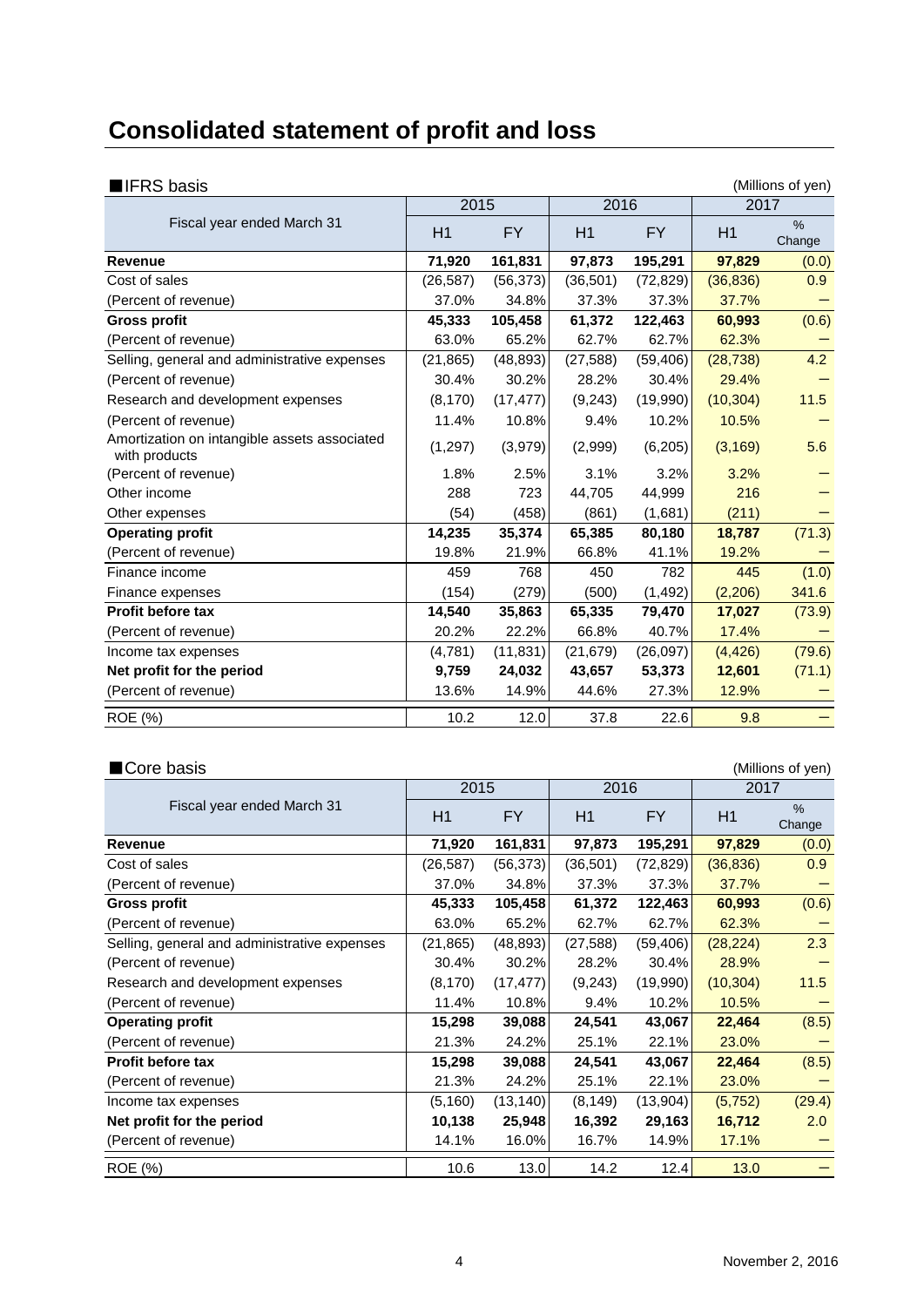# **Revenue details**

| Revenue by business segment   |                 |                 |               |                 | (Millions of yen) |               |                       |  |
|-------------------------------|-----------------|-----------------|---------------|-----------------|-------------------|---------------|-----------------------|--|
|                               | 2015            |                 | 2016          |                 |                   | 2017          |                       |  |
| Fiscal year ended March 31    | H1              | <b>FY</b>       | H1            | <b>FY</b>       | H1                | % Change      | FY<br>forecast        |  |
| Pharmaceuticals               | 70,651          | 159,262         | 96,540        | 192,554         | 96,302            | (0.2)         | 196,774               |  |
| Prescription pharmaceuticals  | 67,403          | 152,556         | 91,634        | 181,550         | 90,215            | (1.5)         | 182,925               |  |
| Ophthalmics                   | 61,732          | 136,059         | 84,521        | 172,545         | 89,251            | 5.6           | 180,887               |  |
| Anti-rheumatics               | 4,835           | 9,629           | 3,514         | 3,495           |                   |               |                       |  |
| Other pharmaceuticals         | 837             | 6,868           | 3,599         | 5,510           | 965               | (73.2)        | 2,038                 |  |
|                               | 3,248           |                 | 4,906         |                 | 6,087             | 24.1          | 13,849                |  |
| OTC pharmaceuticals           |                 | 6,706           |               | 11,004          |                   |               |                       |  |
| Others                        | 1,268           | 2,569           | 1,334         | 2,737           | 1,528             | 14.5          | 3,226                 |  |
| Medical devices               | 1,154           | 2,313           | 1,179         | 2,394           | 1,272             | 7.8           | 2,642                 |  |
| Others<br>Total revenue       | 114<br>71,920   | 256<br>161,831  | 154<br>97,873 | 343<br>195,291  | 256<br>97,829     | 66.1<br>(0.0) | 583<br>200,000        |  |
| [Domestic]                    |                 |                 |               |                 |                   |               | (Millions of yen)     |  |
|                               | 2015            |                 | 2016          |                 |                   | 2017          |                       |  |
| Fiscal year ended March 31    |                 |                 |               |                 |                   |               | FY                    |  |
|                               | H1              | <b>FY</b>       | H1            | <b>FY</b>       | H1                | % Change      | forecast              |  |
| Pharmaceuticals               | 56,051          | 122,310         | 69,102        | 139,196         | 70,354            | 1.8           | 145,724               |  |
| Prescription pharmaceuticals  | 52,839          | 115,672         | 64,238        | 128,278         | 64,322            | 0.1           | 131,968               |  |
| Ophthalmics                   | 47,710          | 105,345         | 60,374        | 124,165         | 64,143            | 6.2           | 131,323               |  |
| Anti-rheumatics               | 4,805           | 9,568           | 3,514         | 3,495           |                   |               |                       |  |
| Other pharmaceuticals         | 325             | 759             | 350           | 617             | 180               | (48.7)        | 646                   |  |
| OTC pharmaceuticals           | 3,212           | 6,638           | 4,864         | 10,918          | 6,032             | 24.0          | 13,756                |  |
| Others                        | 1,257           | 2,526           | 1,300         | 2,654           | 1,455             | 11.9          | 2,976                 |  |
| Medical devices               | 1,143           | 2,269           | 1,146         | 2,323           | 1,259             | 9.8           | 2,576                 |  |
|                               |                 |                 |               |                 |                   |               |                       |  |
| Others                        | 114             | 256             | 154           | 330             | 197               | 27.5          | 400                   |  |
| Total revenue                 | 57,308          | 124,835         | 70,402        | 141,849         | 71,809            | 2.0           | 148,700               |  |
| (Percent of revenue)          | 79.7%           | 77.1%           | 71.9%         | 72.6%           | 73.4%             |               | 74.3%                 |  |
| [Overseas]                    |                 |                 |               |                 |                   |               | (Millions of yen)     |  |
|                               | 2015            |                 | 2016          |                 |                   | 2017          |                       |  |
| Fiscal year ended March 31    | H1              | <b>FY</b>       | H1            | <b>FY</b>       | H1                | % Change      | <b>FY</b><br>forecast |  |
| Pharmaceuticals               | 14,600          | 36,952          | 27,437        | 53,358          | 25,948            | (5.4)         | 51,050                |  |
| Prescription pharmaceuticals  | 14,564          | 36,884          | 27,396        | 53,271          | 25,893            | (5.5)         | 50,957                |  |
| Ophthalmics                   | 14,022          | 30,714          | 24,147        | 48,379          | 25,108            | 4.0           | 49,564                |  |
| Anti-rheumatics               | 30              | 61              |               |                 |                   |               |                       |  |
| Other pharmaceuticals         | 511             | 6,109           | 3,249         | 4,892           | 785               | (75.8)        | 1,392                 |  |
| OTC pharmaceuticals           | 37              | 67              | 42            | 87              | 55                | 32.4          | 93                    |  |
| Others                        | $\overline{11}$ | $\overline{44}$ | 33            | $\overline{84}$ | $\overline{72}$   | 116.7         | 250                   |  |
| Medical devices               | 11              | 44              | 33            | 71              | 13                | (61.1)        | 66                    |  |
| Others                        |                 |                 |               | 13              | 59                |               | 184                   |  |
| <b>Total revenue</b>          | 14,612          | 36,995          | 27,471        | 53,442          | 26,020            | (5.3)         | 51,300                |  |
| (Percent of revenue)          | 20.3%           | 22.9%           |               |                 |                   |               | 25.7%                 |  |
| Overseas revenue by region    |                 |                 | 28.1%         | 27.4%           | 26.6%             |               |                       |  |
|                               |                 |                 |               |                 |                   |               |                       |  |
|                               | 2015            |                 | 2016          |                 |                   | 2017          | (Millions of yen)     |  |
| Fiscal year ended March 31    |                 |                 |               |                 |                   |               | <b>FY</b>             |  |
|                               | H1              | <b>FY</b>       | H1            | <b>FY</b>       | H1                | % Change      | forecast              |  |
| North America                 | 525             | 6,169           | 3,305         | 5,265           | 800               | (75.8)        | 1,677                 |  |
| EMEA*                         | 6,220           | 14,156          | 11,602        | 25,562          | 13,095            | 12.9          | 28,068                |  |
| Asia                          | 7,864           | 16,668          | 12,562        | 22,601          | 12,117            | (3.5)         | 21,425                |  |
| Others                        | 2               | 2               | 2             | 14              | 8                 | 270.9         | 130                   |  |
| Total overseas revenue        | 14,612          | 36,995          | 27,471        | 53,442          | 26,020            | (5.3)         | 51,300                |  |
| ■Overseas profit contribution |                 |                 |               |                 |                   |               | (Millions of yen)     |  |
|                               | 2015            |                 | 2016          |                 |                   | 2017          |                       |  |
| Fiscal year ended March 31    | H1              | <b>FY</b>       | H1            | <b>FY</b>       | H1                | % Change      | FY                    |  |
| North America                 | (431)           | (1, 259)        | (1, 144)      | (2, 197)        | (840)             | (26.6)        | forecast<br>(3,900)   |  |
| EMEA*                         | 146             | 3,592           | 2,267         | 4,781           | 1,592             | (29.8)        | 4,600                 |  |
| Asia                          | 2,084           | 3,780           | 4,313         | 5,088           | 3,321             | (23.0)        | 4,000                 |  |
| Others                        | 0<br>1,799      | 0<br>6,113      | 0<br>5,436    | 0<br>7,672      | 0<br>4,074        | (25.1)        | 0<br>4,700            |  |

\*EMEA: Europe, the Middle East and Africa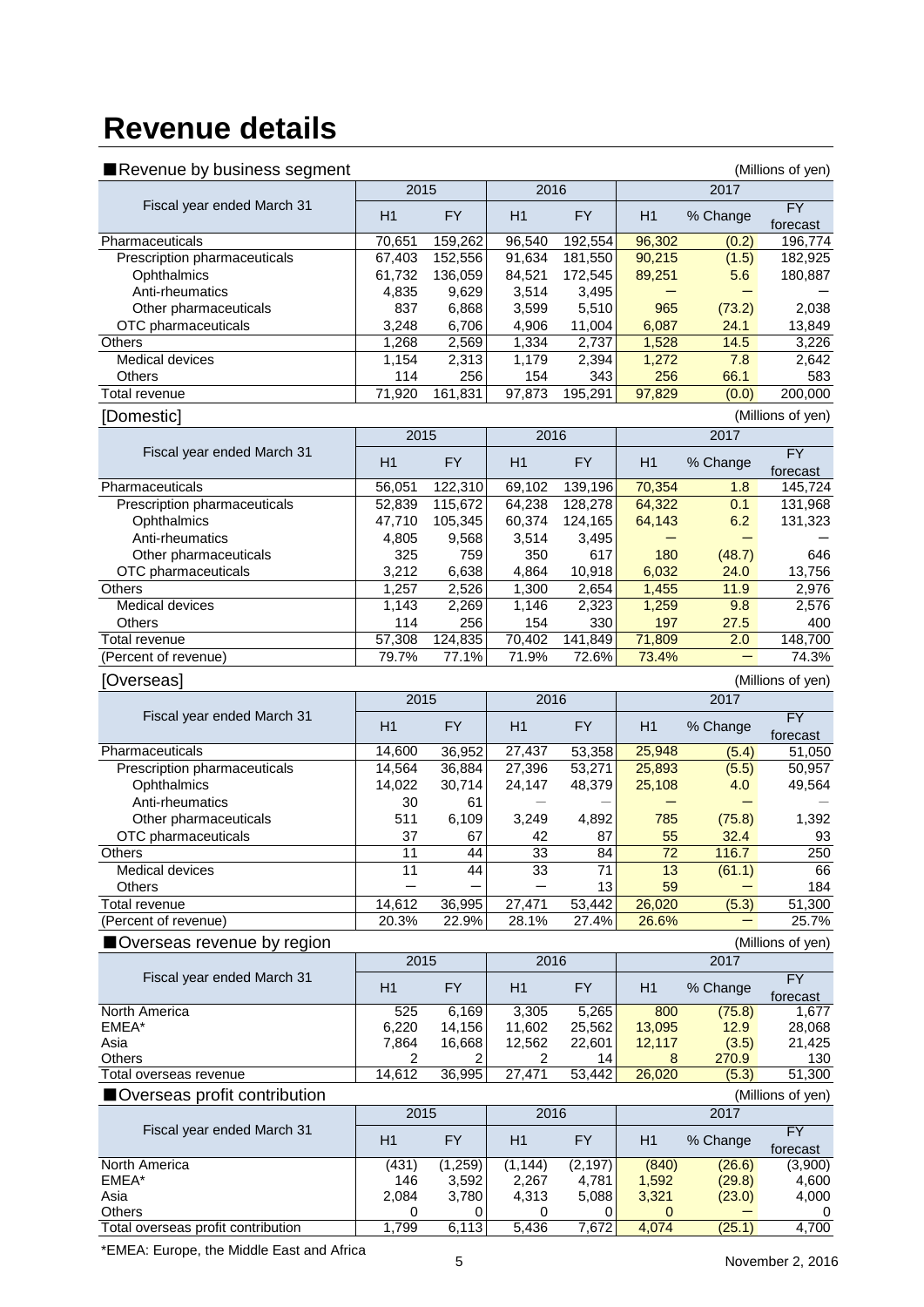# **Revenue details**

| <b>Brand name</b>                                         | Therapeutic                    |                  |                      | 2015           |                             | 2016           |              |                         | 2017                  |                         |
|-----------------------------------------------------------|--------------------------------|------------------|----------------------|----------------|-----------------------------|----------------|--------------|-------------------------|-----------------------|-------------------------|
| (Generic name /formulation)                               | Category                       | Region           | H1                   | <b>FY</b>      | H1                          | <b>FY</b>      | H1           | $\frac{9}{6}$<br>Change | <b>FY</b><br>forecast | $\frac{9}{6}$<br>Change |
|                                                           |                                | Total            | 6,893                | 13,399         | 8,032                       | 14,250         | 6,914        | (13.9)                  | 11,437                | (19.7)                  |
| Cravit                                                    | <b>Bacterial</b>               | Japan            | 3,511                | 6,498          | 3,280                       | 5,918          | 2,601        | (20.7)                  | 4,439                 | (25.0)                  |
| levofloxacin/ophthalmic solution                          | conjunctivitis                 | Asia             | 2,707                | 5,423          | 4,058                       | 7,001          | 3,704        | (8.7)                   | 5,689                 | (18.7)                  |
|                                                           |                                | Europe<br>Total  | 674<br>961           | 1,478<br>1,910 | 694<br>1,086                | 1,331<br>1,761 | 610<br>858   | (12.2)                  | 1,309<br>1,348        | (1.6)<br>(23.5)         |
| Tarivid                                                   | <b>Bacterial</b>               | Japan            | 418                  | 762            | 374                         | 673            | 312          | (21.0)<br>(16.8)        | 422                   | (37.3)                  |
| ofloxacin/ophthalmic solution                             | conjunctivitis                 | Asia             | 543                  | 1,147          | 712                         | 1,088          | 547          | (23.2)                  | 926                   | (14.9)                  |
|                                                           |                                | Total            |                      | 381            | 637                         | 1,534          | 1,282        | 101.4                   | 2,283                 | 48.8                    |
| Tapcom<br>tafluprost-timolol maleate/                     | Glaucoma                       | Japan            |                      | 342            | 561                         | 1,381          | 1,116        | 99.0                    | 1,734                 | 25.6                    |
| combination ophthalmic solution                           |                                | Asia             |                      |                |                             |                | 12           | $\blacksquare$          | 7                     |                         |
|                                                           |                                | Europe           |                      | 39             | 76                          | 153            | 155          | 103.1                   | 541                   | 253.4                   |
|                                                           |                                | Total            | 5,836                | 12,330         | 7,729                       | 15,633         | 8,186        | 5.9                     | 17,030                | 8.9                     |
| Tapros                                                    | Glaucoma                       | Japan            | 3,902                | 8,329          | 4,613                       | 9,168          | 4,961        | 7.5                     | 10,285                | 12.2                    |
| tafluprost/ophthalmic solution                            |                                | Asia<br>Europe   | 397<br>1,536         | 817<br>3,185   | 550<br>2,566                | 1,097<br>5,368 | 570<br>2,654 | 3.6<br>3.5              | 1,251<br>5,487        | 14.0<br>2.2             |
|                                                           |                                | Others           |                      |                |                             |                |              |                         | 7                     |                         |
|                                                           |                                | Total            | 5,255                | 12,478         | 9,804                       | 20,583         | 11,176       | 14.0                    | 21,610                | 5.0                     |
| Cosopt                                                    |                                | Japan            | 5,240                | 10,689         | 5,705                       | 11,214         | 5,887        | 3.2                     | 11,719                | 4.5                     |
| dorzolamide hydrochloride-timolol                         | Glaucoma                       | Asia             | 15                   | 892            | 1,269                       | 2,493          | 1,303        | 2.7                     | 2,381                 | (4.5)                   |
| maleate/combination ophthalmic solution                   |                                | Europe           |                      | 897            | 2,830                       | 6,876          | 3,986        | 40.9                    | 7,451                 | 8.4                     |
|                                                           |                                | Others           |                      |                |                             |                |              |                         | 59                    |                         |
|                                                           |                                | Total            | 548                  | 1,267          | 1,032                       | 1,930          | 845          | (18.1)                  | 1,414                 | (26.7)                  |
| Timoptol<br>timolol maleate/ophthalmic solution           | Glaucoma                       | Japan<br>Asia    | 547<br>0             | 1,216<br>29    | 637<br>74                   | 1,182<br>140   | 522<br>63    | (18.0)<br>(14.5)        | 902<br>118            | (23.7)<br>(15.6)        |
|                                                           |                                | Europe           |                      | 22             | 321                         | 608            | 260          | (19.1)                  | 393                   | (35.3)                  |
|                                                           |                                | Total            | 864                  | 1,984          | 1,296                       | 2,463          | 1,173        | (9.5)                   | 2,411                 | (2.1)                   |
| <b>Timoptol XE</b>                                        |                                | Japan            | 864                  | 1,918          | 998                         | 1,886          | 867          | (13.1)                  | 1,558                 | (17.4)                  |
| timolol maleate/<br>long-acting ophthalmic solution       | Glaucoma                       | Asia             | 0                    | 27             | 45                          | 87             | 41           | (8.0)                   | 81                    | (6.9)                   |
|                                                           |                                | Europe           | J.                   | 39             | 253                         | 489            | 265          | 4.7                     | 772                   | 57.7                    |
|                                                           |                                | Total            | 385                  | 1,853          | 2,193                       | 4,561          | 2,159        | (1.6)                   | 3,647                 | (20.0)                  |
| Trusopt                                                   |                                | Japan            | 385                  | 1,545          | 1,132                       | 2,125          | 914          | (19.2)                  | 1,533                 | (27.9)                  |
| dorzolamide hydrochloride/<br>ophthalmic solution         | Glaucoma                       | Asia             | $\mathbf{1}$         | 55             | 296                         | 446            | 137          | (53.8)                  | 240                   | (46.1)                  |
|                                                           |                                | Europe<br>Others | $\ddot{\phantom{1}}$ | 252            | 765<br>$\ddot{\phantom{1}}$ | 1,990          | 1,108        | 44.8<br>$\sim$          | 1,863<br>11           | (6.4)                   |
| Detantol                                                  |                                |                  |                      |                |                             |                |              |                         |                       |                         |
| bunazosin hydrochloride/ ophthalmic solution              | Glaucoma                       | Japan            | 612                  | 1,228          | 594                         | 1,117          | 562          | (5.3)                   | 1,060                 | (5.1)                   |
| Rescula                                                   | Glaucoma                       |                  |                      |                |                             |                |              |                         |                       |                         |
| isopropyl unoprostone/ ophthalmic solution                |                                | Japan            | 972                  | 1,935          | 967                         | 1,845          | 870          | (10.0)                  | 1,666                 | (9.7)                   |
| Alesion<br>epinastine HCI/ophthalmic solution             | Allergy                        | Japan            | 1,563                | 6,698          | 2,745                       | 9,483          | 4,066        | 48.2                    | 11,741                | 23.8                    |
| Flumetholon                                               |                                | Total            | 1,946                | 3,811          | 2,015                       | 3,775          | 1,781        | (11.6)                  | 3,277                 | (13.2)                  |
| fluorometholone/ophthalmic                                | Inflammation                   | Japan            | 1,330                | 2,844          | 1,287                       | 2,655          | 1,104        | (14.2)                  | 2,219                 | (16.4)                  |
| solution                                                  |                                | Asia             | 616                  | 967            | 728                         | 1,120          | 677          | (7.0)                   | 1,057                 | (5.6)                   |
|                                                           |                                | Total            | 1,993                | 3,909          | 2,268                       | 4,187          | 2,120        | (6.5)                   | 4,051                 | (3.2)                   |
| Kary Uni<br>pirenoxine/ophthalmic solution                | Senile cataract                | Japan            | 1,473                | 2,908          | 1,495                       | 2,900          | 1,502        | 0.4                     | 2,835                 | (2.2)                   |
|                                                           |                                | Asia             | 519                  | 1,001          | 773                         | 1,287          | 618          | (20.0)                  | 1,216                 | (5.5)                   |
| Opegan Hi                                                 | Adjuvant for                   |                  |                      |                |                             |                |              |                         |                       |                         |
| sodium hyaluronate/<br>adjuvant for ophthalmic operations | ophthalmic<br>operations       | Japan            | 1,291                | 2,574          | 1,335                       | 2,568          | 1,187        | (11.1)                  | 2,318                 | (9.7)                   |
|                                                           |                                |                  |                      |                |                             |                |              |                         |                       |                         |
| Eylea<br>aflibercept/intravitreal injection               | Intravitreal VEGF<br>inhibitor | Japan            | 10,629               | 24,886         | 19,575                      | 39,988         | 22,820       | 16.6                    | 45,688                | 14.3                    |
|                                                           |                                | Total            | 9,870                | 19,611         | 10,407                      | 19,864         | 9,308        | (10.6)                  | 15,680                | (21.1)                  |
| Hyalein                                                   | Dry eye                        | Japan            | 7,716                | 15,316         | 7,576                       | 14,491         | 6,256        | (17.4)                  | 10,457                | (27.8)                  |
| sodium hyaluronate/ophthalmic solution                    |                                | Asia             | 2,154                | 4,295          | 2,832                       | 5,372          | 3,052        | 7.8                     | 5,223                 | (2.8)                   |
|                                                           |                                | Total            | 3,595                | 7,895          | 4,576                       | 9,631          | 5,795        | 26.6                    | 13,357                | 38.7                    |
| Diquas<br>diquafosol sodium/ophthalmic solution           | Dry eye                        | Japan            | 3,391                | 7,419          | 4,232                       | 8,880          | 5,403        | 27.7                    | 12,313                | 38.7                    |
|                                                           |                                | Asia             | 204                  | 476            | 344                         | 751            | 391          | 13.7                    | 1,043                 | 38.9                    |
| Ikervis<br>ciclosporin/ophthalmic soulution               | Dry eye                        | Europe           | i,                   |                | 159                         | 751            | 452          | 185.2                   | 1,922                 | 155.8                   |
|                                                           |                                | Total            | 262                  | 819            | 536                         | 1,453          | 755          | 40.9                    | 2,267                 | 56.1                    |
|                                                           |                                | Asia             | 26                   | 88             | 65                          | 167            | 83           | 27.1                    | 258                   | 54.6                    |
| Cationorm                                                 | Dry eye                        | Europe           | 202                  | 585            | 427                         | 1,029          | 619          | 44.9                    | 1,712                 | 66.4                    |
|                                                           |                                | U.S.             | 31                   | 143            | 41                          | 242            | 44           | 8.1                     | 243                   | 0.5                     |
|                                                           |                                | Others           | $\overline{2}$       | 2              | 2                           | 14             | 8            | 270.9                   | 53                    | 268.9                   |
| OTC pharmaceuticals                                       |                                |                  | 3,248                | 6,705          | 4,906                       | 11,004         | 6,087        | 24.1                    | 13,849                | 25.9                    |
|                                                           |                                |                  |                      |                |                             |                |              |                         |                       |                         |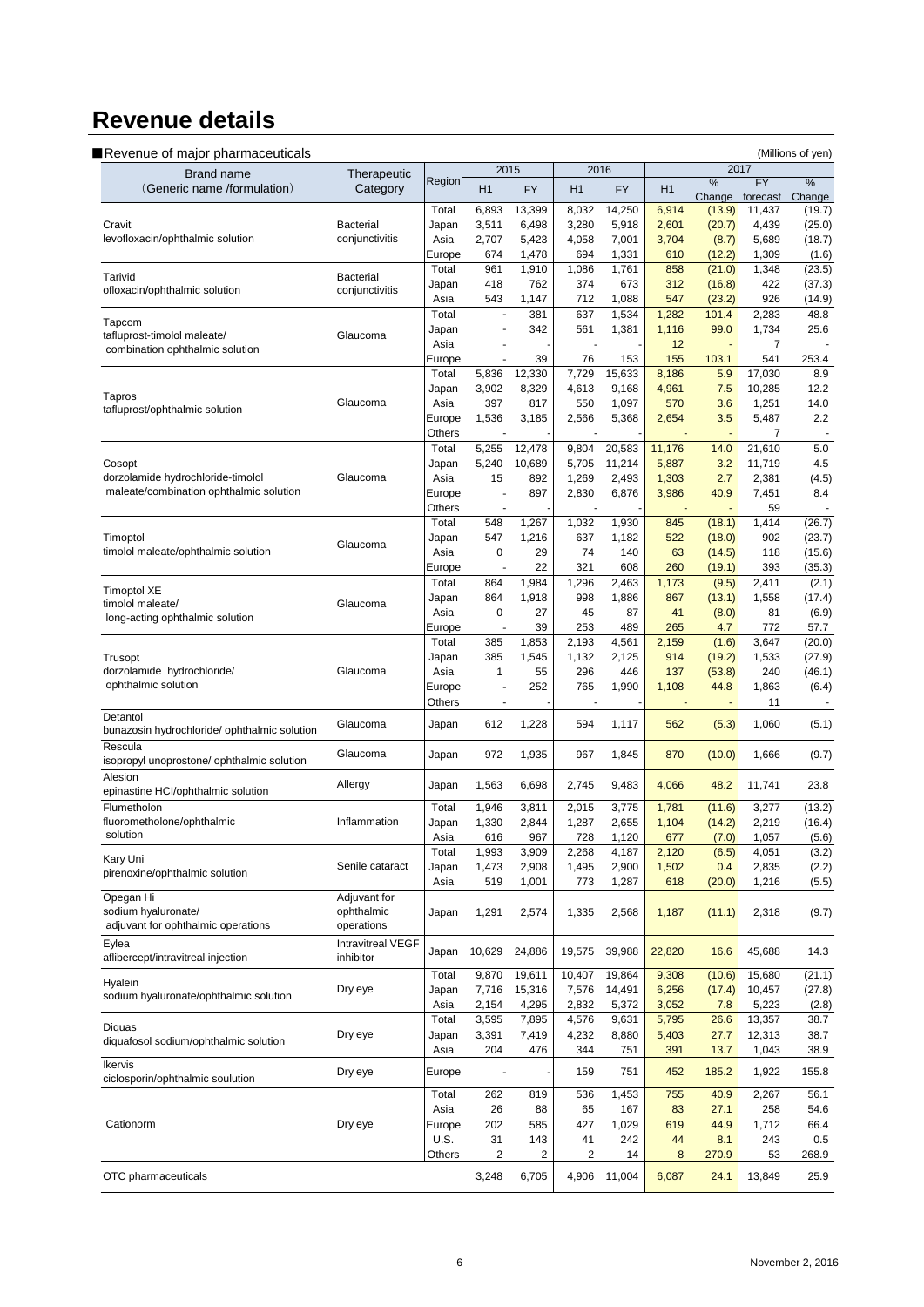# **Consolidated statement of financial position**

| (Millions of yen)                                  |         |               |         |               |         |       |
|----------------------------------------------------|---------|---------------|---------|---------------|---------|-------|
|                                                    | 2015    |               | 2016    |               | 2017    |       |
| Fiscal year ended March 31                         | FY end  |               | FY end  |               | 9.30    |       |
|                                                    |         | $\frac{0}{0}$ |         | $\frac{0}{0}$ |         | %     |
| <b>Assets</b>                                      |         |               |         |               |         |       |
| <b>Non-current assets</b>                          |         |               |         |               |         |       |
| Property, plant and equipment                      | 29,104  | 9.6           | 27,991  | 7.9           | 28,521  | 8.8   |
| Intangible assets                                  | 84,433  | 27.8          | 83,681  | 23.5          | 100,543 | 31.1  |
| <b>Financial assets</b>                            | 34,725  | 11.4          | 44,535  | 12.5          | 34,152  | 10.6  |
| Deferred tax assets                                | 2,978   | 1.0           | 2,345   | 0.7           | 1,947   | 0.6   |
| Other non-current assets                           | 2,288   | 0.8           | 2,109   | 0.6           | 1,765   | 0.5   |
| Total non-current assets                           | 153,528 | 50.5          | 160,660 | 45.2          | 166,928 | 51.6  |
|                                                    |         |               |         |               |         |       |
| <b>Current assets</b>                              |         |               |         |               |         |       |
| Inventories                                        | 20,133  | 6.6           | 24,996  | 7.0           | 26,784  | 8.3   |
| Trade and other receivables                        | 61,701  | 20.3          | 65,998  | 18.6          | 66,687  | 20.6  |
| Other financial assets                             | 187     | 0.1           | 234     | 0.1           | 187     | 0.1   |
| Other current assets                               | 2,728   | 0.9           | 3,714   | 1.0           | 4,626   | 1.4   |
| Cash and cash equivalents                          | 65,923  | 21.7          | 99,798  | 28.1          | 58,343  | 18.0  |
| <b>Total current assets</b>                        | 150,672 | 49.5          | 194,739 | 54.8          | 156,626 | 48.4  |
| <b>Total assets</b>                                | 304,200 | 100.0         | 355,399 | 100.0         | 323,555 | 100.0 |
| Equity and liabilities<br><b>Equity</b>            |         |               |         |               |         |       |
| Share capital                                      | 7,383   | 2.4           | 7,695   | 2.2           | 7,716   | 2.4   |
| Capital surplus                                    | 8,077   | 2.7           | 8,389   | 2.4           | 8,402   | 2.6   |
| <b>Treasury shares</b>                             | (18)    | (0.0)         | (24)    | (0.0)         | (2,089) | (0.6) |
| Retained earnings                                  | 178,840 | 58.8          | 221,945 | 62.4          | 230,217 | 71.1  |
| Other components of equity                         | 17,497  | 5.8           | 22,003  | 6.2           | 10,819  | 3.3   |
| Total equity attributable to owners of the company | 211,779 | 69.6          | 260,009 | 73.2          | 255,065 | 78.8  |
| <b>Total equity</b>                                | 211,779 | 69.6          | 260,009 | 73.2          | 255,065 | 78.8  |
| Liabilities                                        |         |               |         |               |         |       |
| <b>Non-current liabilities</b>                     |         |               |         |               |         |       |
| <b>Financial liabilities</b>                       | 25,351  | 8.3           | 12,944  | 3.6           | 11,361  | 3.5   |
| Net defined benefit liabilities                    | 5,459   | 1.8           | 2,556   | 0.7           | 2,450   | 0.8   |
| Provisions                                         | 1,444   | 0.5           | 1,629   | 0.5           | 1,420   | 0.4   |
| Deferred tax liabilities                           | 2,874   | 0.9           | 3,988   | 1.1           | 2,004   | 0.6   |
| Other non-current liabilities                      | 953     | 0.3           | 1,043   | 0.3           | 933     | 0.3   |
| Total non-current liabilities                      | 36,081  | 11.9          | 22,161  | 6.2           | 18,168  | 5.6   |
| <b>Current liabilities</b>                         |         |               |         |               |         |       |
| Trade and other payables                           | 20,250  | 6.7           | 24,504  | 6.9           | 23,745  | 7.3   |
| Other financial liabilities                        | 19,298  | 6.3           | 19,881  | 5.6           | 15,598  | 4.8   |
| Income tax payable                                 | 6,729   | 2.2           | 20,431  | 5.7           | 3,414   | 1.1   |
| Provisions                                         | 1,197   | 0.4           | 1,276   | 0.4           | 1,239   | 0.4   |
| Other current liabilities                          | 8,866   | 2.9           | 7,138   | 2.0           | 6,326   | 2.0   |
| <b>Total current liabilities</b>                   | 56,340  | 18.5          | 73,230  | 20.6          | 50,322  | 15.6  |
| <b>Total liabilities</b>                           | 92,421  | 30.4          | 95,391  | 26.8          | 68,489  | 21.2  |
|                                                    |         |               |         |               |         |       |
| <b>Total equity and liabilities</b>                | 304,200 | 100.0         | 355,399 | 100.0         | 323,555 | 100.0 |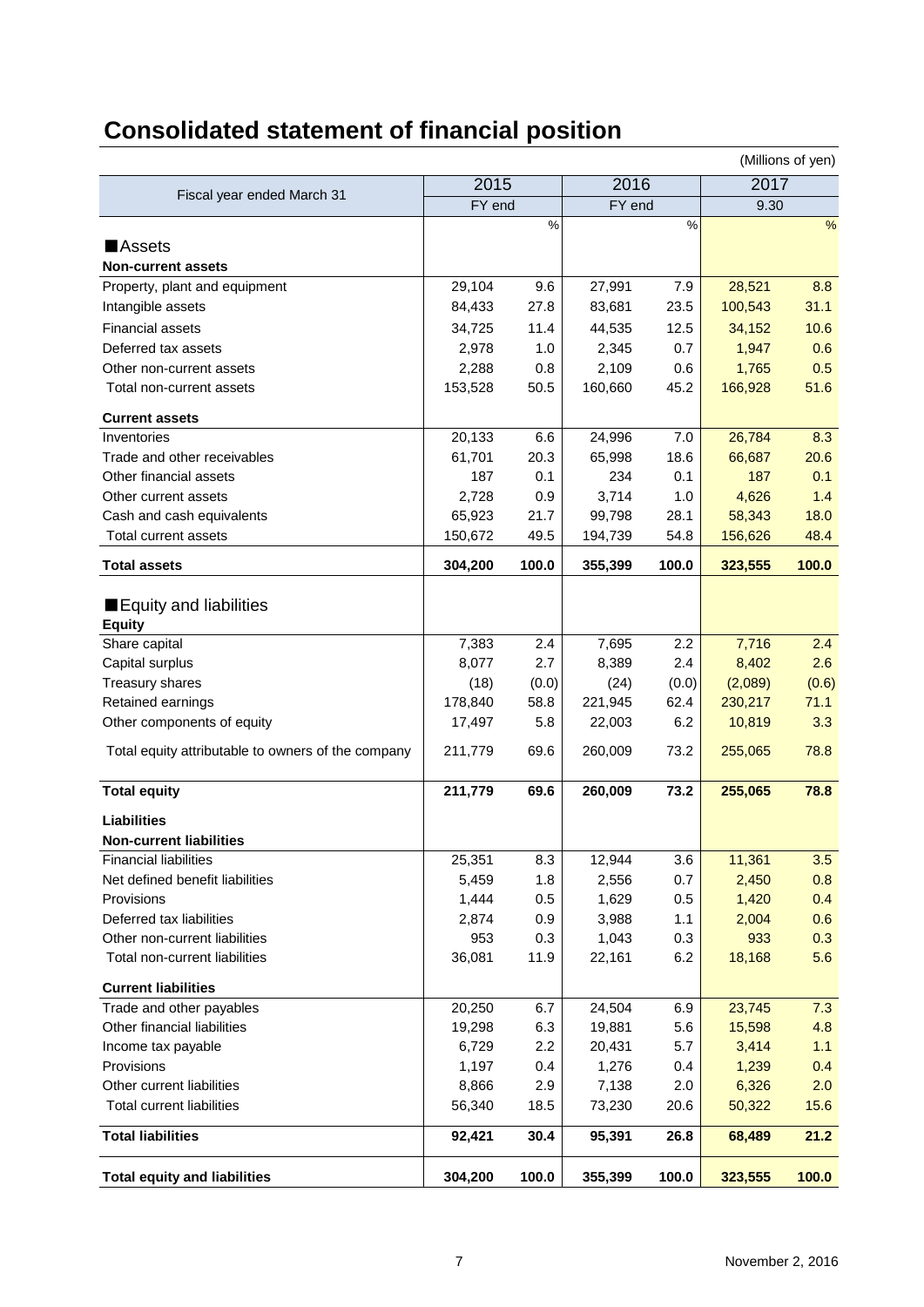# **Consolidated statement of cash flows**

|                                                                       |           |           |           |           | (Millions of yen) |
|-----------------------------------------------------------------------|-----------|-----------|-----------|-----------|-------------------|
| Fiscal year ended March 31                                            | 2015      |           | 2016      |           | 2017              |
|                                                                       | H1        | <b>FY</b> | H1        | <b>FY</b> | H1                |
| I. Cash flows from operating activities:                              |           |           |           |           |                   |
| Net profit for the year                                               | 9,759     | 24,032    | 43,657    | 53,373    | 12,601            |
| Depreciation and amortization                                         | 2,738     | 6,958     | 4,511     | 9,338     | 4,837             |
| Impairment losses                                                     | 3         | 290       | 313       | 395       | 67                |
| Finance income and expenses                                           | (279)     | (529)     | (261)     | (545)     | 1,611             |
| Income tax expenses                                                   | 4,781     | 11,831    | 21,679    | 26,097    | 4,426             |
| Gain on transfer of disposal group                                    |           |           | (44, 477) | (44, 477) |                   |
| Decrease (increase) in trade and other receivables                    | 520       | (7,701)   | (3,943)   | (4,799)   | (1,751)           |
| Decrease (increase) in inventories                                    | 1,471     | (521)     | (1, 915)  | (5,388)   | (2,879)           |
| Increase (decrease) in trade and other payables                       | (7,001)   | 1,251     | 2,627     | 4,376     | (501)             |
| Increase (decrease) in provisions and net defined benefit liabilities | 211       | 761       | 163       | (3,974)   | (83)              |
| Other                                                                 | (811)     | 2,554     | (3,264)   | 653       | (3, 167)          |
| Subtotal                                                              | 11,391    | 38,926    | 19,090    | 35,049    | 15,160            |
| Interest received                                                     | 44        | 81        | 28        | 67        | 33                |
| Dividends received                                                    | 279       | 548       | 281       | 573       | 268               |
| Interest paid                                                         | (31)      | (82)      | (49)      | (98)      | (30)              |
| Income tax paid                                                       | (8, 184)  | (14,087)  | (6,965)   | (13,067)  | (20, 480)         |
| Net cash flows from operating activities                              | 3,498     | 25,386    | 12,385    | 22,525    | (5,049)           |
|                                                                       |           |           |           |           |                   |
| II. Cash flows from investing activities:                             |           |           |           |           |                   |
| Payments into time deposits                                           | (71)      | (84)      | (22)      | (21)      |                   |
| Proceeds from withdrawal of time deposits                             | 71        | 184       | 22        | 21        | 19                |
| Payments for acquisition of investments                               | (109)     | (114)     | (1,963)   | (2, 210)  | (114)             |
| Proceeds from sale and redemption of investments                      | 2,104     | 4,149     | 1,310     | 2,682     | 483               |
| Acquisition of shares of subsidiaries                                 |           |           |           |           | (19, 047)         |
| Payments for acquisition of property, plant and equipment             | (990)     | (2,972)   | (2,588)   | (4, 299)  | (2,066)           |
| Proceeds from sales of property, plant and equipment                  | 68        | 656       | 32        | 696       |                   |
| Payments for acquisition of intangible assets                         | (57, 035) | (63, 468) | (1,261)   | (4, 793)  | (2,751)           |
| Proceeds from transfer of disposal group                              |           |           | 45,000    | 45,000    |                   |
| Other                                                                 | (22)      | (60)      | (18)      | (25)      | (233)             |
| Net cash flows from (used in) investing activities                    | (55, 985) | (61, 709) | 40,512    | 37,052    | (23, 705)         |
|                                                                       |           |           |           |           |                   |
| III. Cash flows from financing activities:                            |           |           |           |           |                   |
| Proceeds from short-term loans                                        | 35,000    | 35,000    |           |           |                   |
| Repayments of short-term loans                                        |           | (35,000)  |           |           |                   |
| Proceeds from long-term loans                                         |           | 40,000    |           | 500       | 3,000             |
| Repayments of long-term loans                                         | (14)      | (2,970)   | (5,897)   | (15, 133) | (4,825)           |
| Acquisition of treasury shares                                        | (4)       | (10)      | (5)       | (5)       | (2,073)           |
| Dividends paid                                                        | (4, 128)  | (8, 264)  | (4,954)   | (9,923)   | (5, 385)          |
| Other                                                                 | 83        | 203       | 327       | 495       | 43                |
| Net cash flows from (used in) financing activities                    | 30,937    | 28,960    | (10, 529) | (24,066)  | (9, 239)          |
| IV. Net increase (decrease) in cash and cash equivalents              | (21,549)  | (7, 363)  | 42,368    | 35,510    | (37, 993)         |
| V. Cash and cash equivalents at the beginning of period               | 72,397    | 72,397    | 65,923    | 65,923    | 99,798            |
| VI. Effect of exchange rate changes on cash and cash equivalents      | 605       | 889       | (280)     | (1,636)   | (3, 462)          |
| <b>WI.</b> Cash and cash equivalents at the end of period             | 51,453    | 65,923    | 108,011   | 99,798    | 58,343            |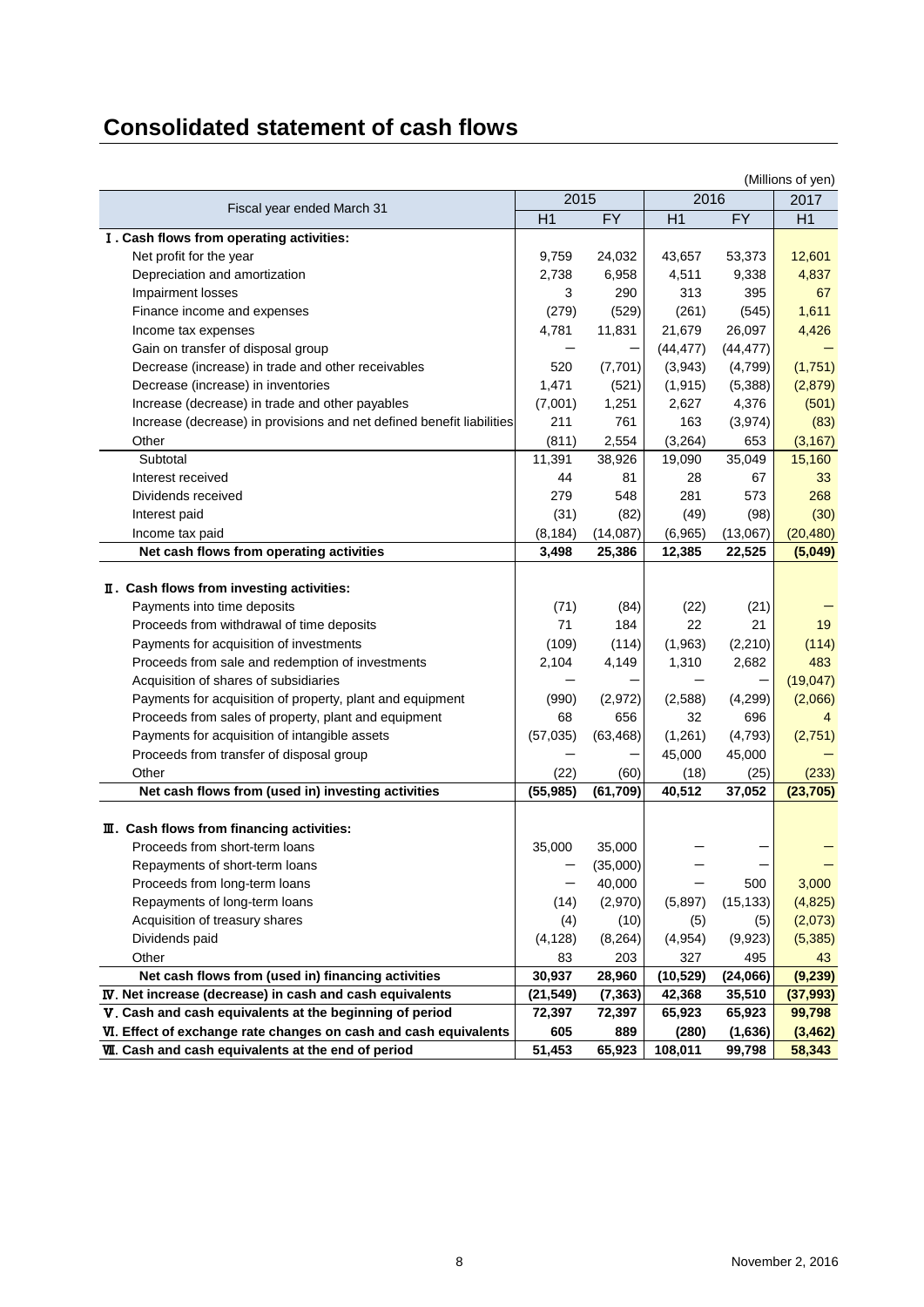# **Other consolidated information**

| $\blacksquare$ R&D expenses                                                      |       |           |       |           |        | (Millions of yen)     |  |  |  |
|----------------------------------------------------------------------------------|-------|-----------|-------|-----------|--------|-----------------------|--|--|--|
|                                                                                  | 2015  |           | 2016  |           | 2017   |                       |  |  |  |
| Fiscal year ended March 31                                                       | H1    | <b>FY</b> | H1    | FY.       | H1     | <b>FY</b><br>forecast |  |  |  |
| Consolidated                                                                     | 8,170 | 17,477    | 9,243 | 19,990    | 10,304 | 20,400                |  |  |  |
| (Percent of revenue)                                                             | 11.4% | 10.8%     | 9.4%  | 10.2%     | 10.5%  | 10.2%                 |  |  |  |
| ■ Capital expenditures                                                           |       |           |       |           |        |                       |  |  |  |
|                                                                                  | 2015  |           | 2016  |           | 2017   |                       |  |  |  |
| Fiscal year ended March 31                                                       | H1    | <b>FY</b> | H1    | FY.       | H1     | <b>FY</b><br>forecast |  |  |  |
| Consolidated                                                                     | 1,354 | 5,383     | 1,793 | 4,474     | 2,864  | 7,070                 |  |  |  |
| Depreciation and amortization                                                    |       |           |       |           |        | (Millions of yen)     |  |  |  |
|                                                                                  | 2015  |           | 2016  |           | 2017   |                       |  |  |  |
| Fiscal year ended March 31                                                       | H1    | <b>FY</b> | H1    | <b>FY</b> | H1     | <b>FY</b><br>forecast |  |  |  |
| Manufacturing cost                                                               | 701   | 1,446     | 684   | 1,445     | 728    | 1,590                 |  |  |  |
| Selling, general and administrative<br>expenses                                  | 407   | 864       | 513   | 1,035     | 601    | 1,250                 |  |  |  |
| R&D expenses                                                                     | 333   | 669       | 315   | 653       | 338    | 660                   |  |  |  |
| Consolidated total                                                               | 1,441 | 2,979     | 1,512 | 3,133     | 1,667  | 3,500                 |  |  |  |
| Note: Excluding amortization of intangible assets and long-term advance expenses |       |           |       |           |        |                       |  |  |  |

■Amortization on intangible assets associated with products (Millions of yen)<br>2015 - 2016 2017 H1 FY H1 FY H1 FY forecast Intangible assets (Merck products) 1,175 3,734 2,581 5,186 2,645 5,310 Intangible assets (Ikervis)  $\begin{vmatrix} - & - & - \end{vmatrix}$  255 625 336 660 Other 122 245 163 394 188 1,080 Consolidated total 1,297 3,979 2,999 6,205 3,169 7,050 Fiscal year ended March 31 2016

## ■Additional information of statement of financial position (Millions of yen)

| Fiscal year ended March 31            | 2015   |        | 2016   |        | 2017   |
|---------------------------------------|--------|--------|--------|--------|--------|
|                                       | 9.30   | FY end | 9.30   | FY end | 9.30   |
| In-process research and development   | 16,364 | 16.145 | 8.595  | 11,363 | 11.563 |
| Investment securities                 | 24.129 | 33,634 | 33.907 | 43.413 | 32.841 |
| Notes and accounts receivable - trade | 52.304 | 59.611 | 63.302 | 63.954 | 64,403 |
| Notes and accounts payable - trade    | 7.429  | 14,330 | 17.557 | 17.225 | 18,935 |

## ■Number of employees

| Fiscal year ended March 31 | 2015  |        | 2016  | 2017   |       |
|----------------------------|-------|--------|-------|--------|-------|
|                            | 9.30  | FY end | 9.30  | FY end | 9.30  |
| Japan                      | 1,934 | 1,923  | 1.904 | 1.915  | 1,977 |
| North America              | 151   | 162    | 165   | 175    | 195   |
| EMEA*                      | 545   | 588    | 631   | 660    | 676   |
| Asia                       | 503   | 557    | 630   | 713    | 772   |
| Consolidated               | 3,133 | 3,230  | 3,330 | 3,463  | 3,620 |

\*EMEA: Europe, the Middle East and Africa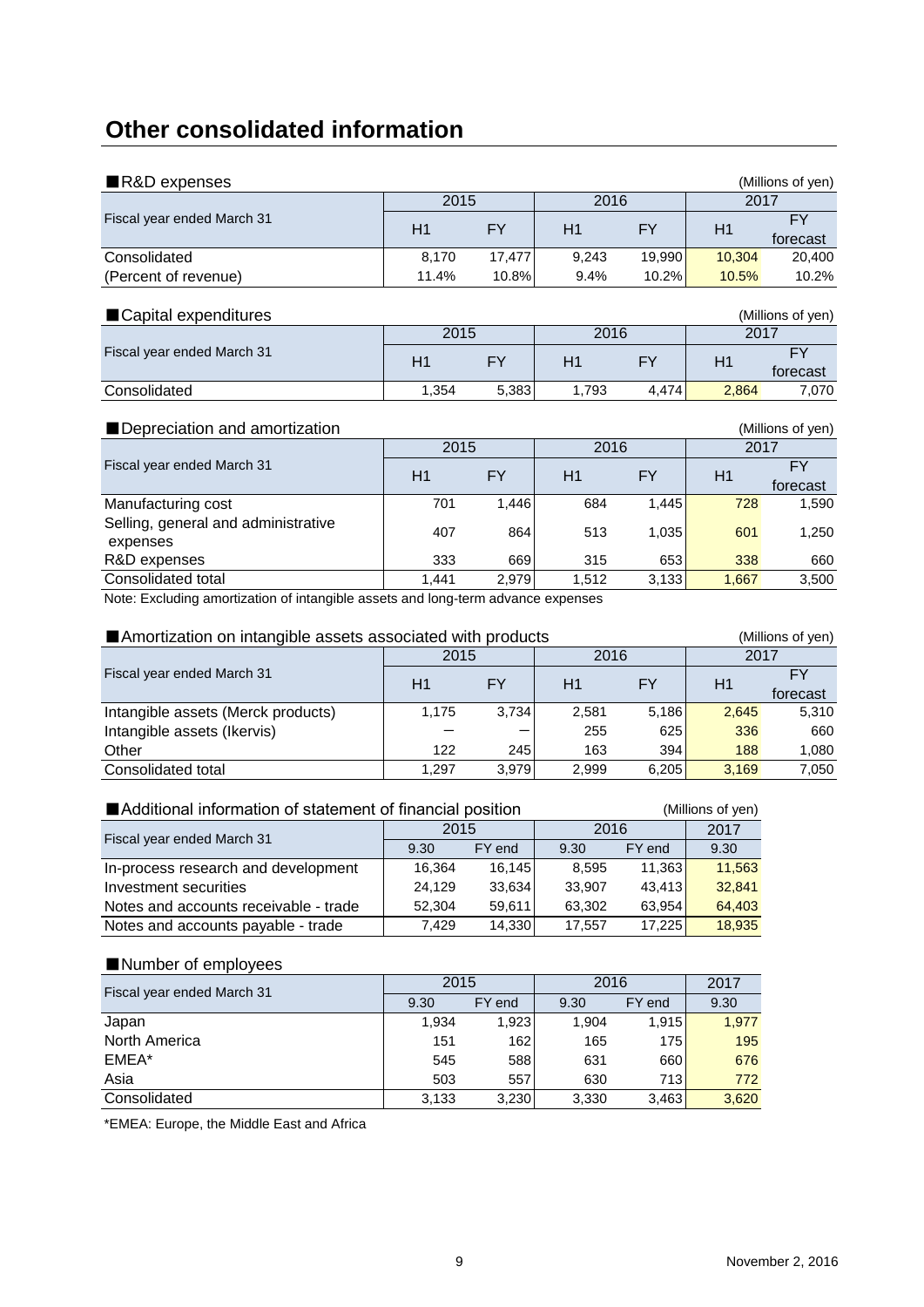# Reference information<br>**Research & development**

## ■ Pipeline of prescription pharmaceuticals (Clinical Stage)

| Generic name                                                                                                                                                  | Dev. code | Indication                       | Original/Licensor                  | <b>Region</b> |  | P <sub>2</sub> | P <sub>3</sub> | NDA Filed Approved Launched |  |        |
|---------------------------------------------------------------------------------------------------------------------------------------------------------------|-----------|----------------------------------|------------------------------------|---------------|--|----------------|----------------|-----------------------------|--|--------|
| tafluprost                                                                                                                                                    | DE-085    | Glaucoma/<br>Ocular hypertension | Co-development<br>with Asahi Glass | China         |  |                |                |                             |  | Mar-16 |
| A prostaglandin $F_{2\alpha}$ derivative for the treatment of glaucoma and ocular hypertension. Since December, 2008, launched in Japan, Europe, and the U.S. |           |                                  |                                    |               |  |                |                |                             |  |        |

In Asia, launched in Hong Kong, Korea, Indonesia, and Singapore, etc. Launched in China in March 2016.

| Generic name      | Dev. code | Indication | Original/Licensor  | Region | D <sub>4</sub> | D <sub>2</sub> | P <sub>3</sub> |        | NDA Filed Approved Launched |
|-------------------|-----------|------------|--------------------|--------|----------------|----------------|----------------|--------|-----------------------------|
| diguafosol sodium | DE-089    |            | Merck Sharp &      | China  |                |                |                | Jan-12 |                             |
|                   |           | Dry eye    | Dohme Corp. (U.S.) | Asia   |                |                |                |        | Feb-16                      |

A dry eye treatment which stimulates secretion of mucin and aqueous components from the corneal and conjunctival epithelium. Its mechanism of action is different from existing treatments. Launched in December 2010 in Japan and in October 2013 in Korea. NDA filed in China in January 2012. Launched in Vietnam in February 2016. Launched in Thailand in April 2016. Currently seeking sequential approvals for marketing in Asia.

| Generic name          | Dev. code | Indication | Original/Licensor | Region | D4 | פם | D <sub>3</sub> | NDA Filed Approved Launched |  |
|-----------------------|-----------|------------|-------------------|--------|----|----|----------------|-----------------------------|--|
| <b>Iomerizine HCI</b> | DE-090    | Glaucoma   | MSD K.K.          | Japan  |    |    |                |                             |  |

A new type of glaucoma treatment which inhibits the progression of visual field defects. It is the only calcium antagonist being development as an oral glaucoma treatment. Compared to NMDA receptor antagonists, it has excellent safety profile with mild systemic adverse drug reactions.

| Generic name | Dev. code | Indication                                                                                                                                              | Original/Licensor | Region | P <sub>1</sub> | P <sub>2</sub> | P <sub>3</sub> |           | NDA Filed Approved Launched |  |
|--------------|-----------|---------------------------------------------------------------------------------------------------------------------------------------------------------|-------------------|--------|----------------|----------------|----------------|-----------|-----------------------------|--|
|              |           |                                                                                                                                                         |                   | U.S.   |                |                |                |           |                             |  |
| sirolimus    | DF-109    | Uveitis                                                                                                                                                 | Original          | Japan  |                |                |                |           |                             |  |
|              |           |                                                                                                                                                         |                   | Europe |                |                |                |           |                             |  |
|              |           |                                                                                                                                                         |                   | Asia   |                |                |                | Apr- $15$ |                             |  |
|              |           | An intravitreal injection with immunosuppressive effect, anti-angiogenic effect, etc. Completed LPO (Last patient out) on Phase 3 study in the U.S. NDA |                   |        |                |                |                |           |                             |  |
|              |           | filed in Asia in April 2015. Withdrew MAA file in May 2016 and plan to resubmit an application in Europe.                                               |                   |        |                |                |                |           |                             |  |

| Generic name          | Dev. code l | Indication          | Original/Licensor | Region | D <sub>4</sub> | D <sub>2</sub> | P <sub>3</sub> |        | NDA Filed Approved Launched |
|-----------------------|-------------|---------------------|-------------------|--------|----------------|----------------|----------------|--------|-----------------------------|
| tafluprost/<br>DE-111 |             | Glaucoma/           | Co-development    | Korea  |                |                |                |        | Apr-16                      |
| timolol maleate       |             | Ocular hvpertension | with Asahi Glass  | Asia   |                |                |                | Mar-16 |                             |

A fixed dose combination drug of a prostaglandin  $F_{2\alpha}$  derivative and a beta-adrenergic receptor blocker. Launched in Japan in November 2014. Approved successively in EU countries since October 2014 and launched since January 2015. Launched in Korea in April 2016. NDA being filed in Asian countries successively, and approved in Thailand, etc.

| Generic name | Dev. code l                                                                                                                                           | Indication          | Original/Licensor   | Region |  | P <sub>2</sub> | P <sub>3</sub> | NDA Filed Approved Launched |  |  |
|--------------|-------------------------------------------------------------------------------------------------------------------------------------------------------|---------------------|---------------------|--------|--|----------------|----------------|-----------------------------|--|--|
| omidenepag   | DE-117                                                                                                                                                | Glaucoma/           | Co-development      | U.S.   |  |                |                |                             |  |  |
| isopropyl    |                                                                                                                                                       | Ocular hypertension | with Ube Industries | Japan  |  | (Phase 2b/3)   |                |                             |  |  |
|              | $\Delta$ CD2 recents cassist with a nau mechanism of estion. Completed Dhose Oh in the U.C.in February 2015, Ctented Dhose 2h/2 in Jones in December. |                     |                     |        |  |                |                |                             |  |  |

n EP2 receptor agonist with a new mechanism of action. Completed Phase 2b in the U.S in February 2015. Started Phase 2b/3 in Japan in December 2015. Preparing Phase3 in Korea and Asia.

| Generic name                                                                                                                                                     | Dev. code                                                                                                                                        | Indication          | Original/Licensor | Region | P <sub>1</sub> | P <sub>2</sub> | P <sub>3</sub> | NDA Filed Approved Launched |  |        |  |
|------------------------------------------------------------------------------------------------------------------------------------------------------------------|--------------------------------------------------------------------------------------------------------------------------------------------------|---------------------|-------------------|--------|----------------|----------------|----------------|-----------------------------|--|--------|--|
| tafluprost                                                                                                                                                       | DE-118                                                                                                                                           | Glaucoma/           | Co-development    | Asia   |                |                |                |                             |  | Apr-16 |  |
|                                                                                                                                                                  |                                                                                                                                                  | Ocular hypertension | with Asahi Glass  |        |                |                |                |                             |  |        |  |
| A prostaglandin $F_{2\alpha}$ derivative for the treatment of glaucoma and ocular hypertension. Preservative-free, single dose type product. Launched in October |                                                                                                                                                  |                     |                   |        |                |                |                |                             |  |        |  |
|                                                                                                                                                                  | 2013 in Japan. Acquired marketing approval in Hong Kong since June 2015. Seeking sequential approvals for marketing in Asian countries. Launched |                     |                   |        |                |                |                |                             |  |        |  |

Generic name Dev. code Indication | Original/Licensor Region | P1 | P2 | P3 NDA Filed Approved Launched in Singapore and another county since April 2016.

| TBL                                 | DE.<br>100<br>-40<br>பட | Wet Age-related macular<br>degeneration | )rıgınal | ∪.∪. |  |
|-------------------------------------|-------------------------|-----------------------------------------|----------|------|--|
| the contract of the contract of the | .                       | _____                                   |          |      |  |

An intravitreal injection with dual inhibitor of VEGF and PDGF. Started Phase 2a in the U.S. in April 2015.

| Generic name                                                                                          | Dev. code l | Indication                                | Original/Licensor                | Region | P <sub>1</sub> | P <sub>2</sub> | P <sub>3</sub> |  |  | NDA Filed Approved Launched |
|-------------------------------------------------------------------------------------------------------|-------------|-------------------------------------------|----------------------------------|--------|----------------|----------------|----------------|--|--|-----------------------------|
| TBD                                                                                                   | DE-122      | Wet Age-related macular  <br>degeneration | TRACON<br><b>Pharmaceuticals</b> | U.S.   | (Phase 1/2)    |                |                |  |  |                             |
| An intravitreal injection of anti-endoglin antibody. Started Phase 1/2 in the U.S. in September 2015. |             |                                           |                                  |        |                |                |                |  |  |                             |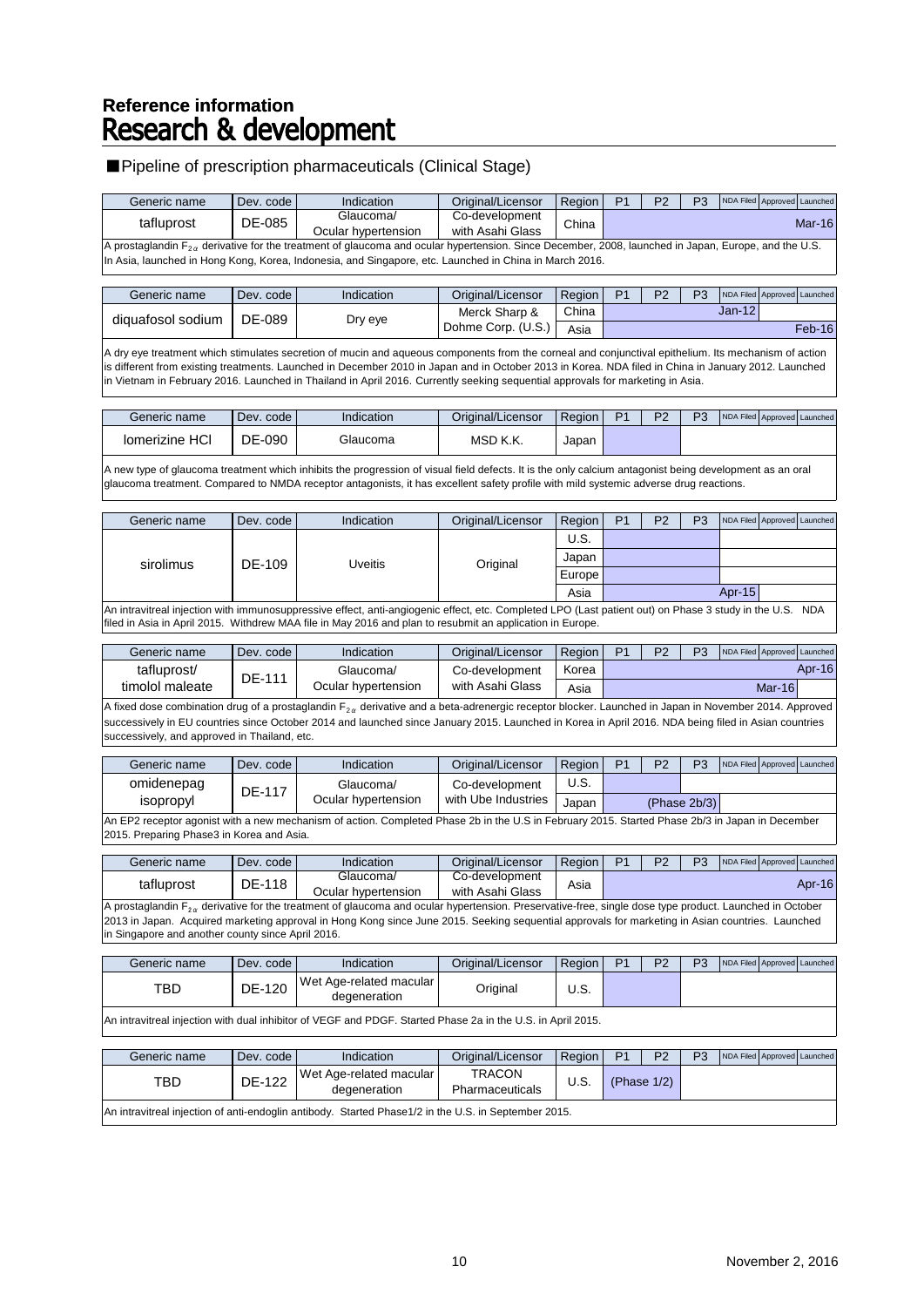## ■ Pipeline of prescription pharmaceuticals (Clinical Stage)

| Generic name                                                                                                                                                                                                    | Dev. code | Indication                       | Original/Licensor            | Region | P <sub>1</sub> | P <sub>2</sub> | P <sub>3</sub> | NDA Filed Approved Launched |  |
|-----------------------------------------------------------------------------------------------------------------------------------------------------------------------------------------------------------------|-----------|----------------------------------|------------------------------|--------|----------------|----------------|----------------|-----------------------------|--|
| sepetaprost                                                                                                                                                                                                     | DE-126    | Glaucoma/<br>Ocular hypertension | <b>ONO</b><br>PHARMACEUTICAL | U.S.   | (Phase 2a)     |                |                |                             |  |
| A prostaglandin analogue eye drop drug product with a novel, mode of action that is both FP and EP3 receptors dual agonist for the treatment of glaucoma<br>and ocular hypertension. Preparing Phase 2b in U.S. |           |                                  |                              |        |                |                |                |                             |  |
|                                                                                                                                                                                                                 |           |                                  |                              |        |                |                |                |                             |  |

| Generic name | Dev. name | Indication                                                                                                                                                                                                                                                                                                                                                                               | Original/Licensor | Region | P <sub>1</sub> | P <sub>2</sub> | P <sub>3</sub> |          | NDA Filed Approved Launched |          |
|--------------|-----------|------------------------------------------------------------------------------------------------------------------------------------------------------------------------------------------------------------------------------------------------------------------------------------------------------------------------------------------------------------------------------------------|-------------------|--------|----------------|----------------|----------------|----------|-----------------------------|----------|
| ciclosporin  | Cyclokat  | Severe keratitis in<br>patients with dry eye                                                                                                                                                                                                                                                                                                                                             | Original          | Europe |                |                |                |          |                             | $Jul-15$ |
|              |           |                                                                                                                                                                                                                                                                                                                                                                                          |                   | U.S.   |                |                |                |          |                             |          |
|              |           |                                                                                                                                                                                                                                                                                                                                                                                          |                   | Korea  |                | Dec-2015       |                |          |                             |          |
|              |           |                                                                                                                                                                                                                                                                                                                                                                                          |                   | Asia   |                |                |                | Nov-2015 |                             |          |
|              |           | An ophthalmic emulsion which improves severe keratitis in adult patients with dry eye by immunosuppressive effect. Cationic emulsion technology has<br>enhanced ocular tissue absorption. Luanched in Germany and England in July 2015 and planning successive launches in EU countries. NDA filed in Asian<br>countries successively since November 2015 and in Korea in December 2015. |                   |        |                |                |                |          |                             |          |

| Generic name | Dev. name | Indication                     | Original/Licensor | Region   | D <sub>4</sub> | פם | <b>D</b> <sub>2</sub> | NDA Filed Approved Launched |  |
|--------------|-----------|--------------------------------|-------------------|----------|----------------|----|-----------------------|-----------------------------|--|
| ciclosporin  | √ekacia   | Vernal<br>Keratoconiunctivitis | Original          | Europe i |                |    |                       |                             |  |
| .            | .         |                                |                   |          |                |    |                       |                             |  |

An ophthalmic emulsion which improves vernal keratoconjunctivitis by immunosuppressive effect. Cationic emulsion technology has enhanced ocular tissue absorption. Completed Phase3 in Europe in March 2016.

| Generic name | Dev. name  | Indication                       | Original/Licensor | Region | <b>P</b> | P <sub>3</sub> | NDA Filed Approved Launched |  |
|--------------|------------|----------------------------------|-------------------|--------|----------|----------------|-----------------------------|--|
| latanoprost  | Catioprost | Glaucoma/<br>Ocular hypertension | Original          | Europe |          |                |                             |  |

An ophthalmic emulsion of a prostaglandin  $F_{2\alpha}$  derivative, for the treatment of glaucoma and ocular hypertension.

| Generic name               | Dev. name | Indication             | Original/Licensor | Region | D <sub>4</sub> | פם<br>-     | P <sub>3</sub> | NDA Filed Approved Launched |  |
|----------------------------|-----------|------------------------|-------------------|--------|----------------|-------------|----------------|-----------------------------|--|
| dexamethasone<br>palmitate | Cortiiect | Diabetic macular edema | Original          | Europe |                | (Phase 1/2) |                |                             |  |
|                            |           |                        |                   |        |                |             |                |                             |  |

An intravitreal injection with anti-inflammatory effect.

|                                                                                                                                                                                                                                           | Dev. Code            | <b>Indication</b> | Original/Licensor | Region I | P <sub>1</sub><br>P <sub>3</sub><br>NDA Filed Approved Launched<br>P <sub>2</sub> |  |  |  |  |  |
|-------------------------------------------------------------------------------------------------------------------------------------------------------------------------------------------------------------------------------------------|----------------------|-------------------|-------------------|----------|-----------------------------------------------------------------------------------|--|--|--|--|--|
|                                                                                                                                                                                                                                           | DE-128<br>(InnFocus) | Glaucoma          | Original          | US       |                                                                                   |  |  |  |  |  |
|                                                                                                                                                                                                                                           | MicroShunt)          |                   |                   | Europe l |                                                                                   |  |  |  |  |  |
| In August 2016, acquired InnFocus, developer of InnFocus MicroShunt. MicroShunt is the implant to lower and sustain intraocular pressure (IOP) out for the<br>treatment of primary open-angle glaucoma by making aqueous humor drain out. |                      |                   |                   |          |                                                                                   |  |  |  |  |  |

## ■Changes from 1Q FY16 (August 2, 2016)

| Dev. Code / name           | Changes                                                             |
|----------------------------|---------------------------------------------------------------------|
| DE-126                     | Preparing Phase 2b in U.S.                                          |
| DE-128/                    | Acquired InnFocus, developer of InnFocus MicroShunt in August 2016. |
| <b>InnFocus MicroShunt</b> |                                                                     |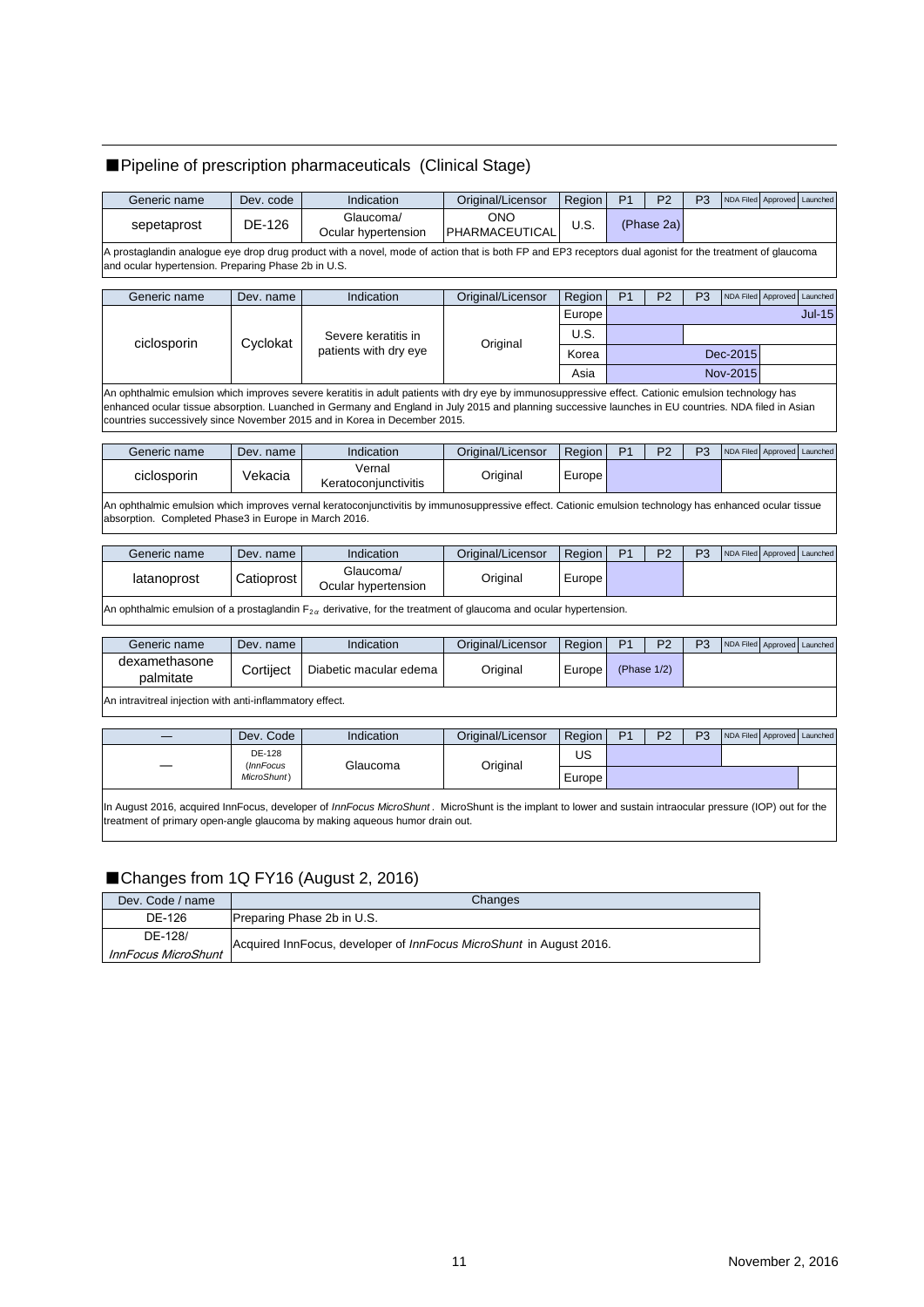## **Pharmaceutical market in Japan**

| Calendar year    | 2007 | 2008        | 2009                     | 2010      | 2011                     | 2012        | 2013              | 2014        | 2015                     | 2016         |
|------------------|------|-------------|--------------------------|-----------|--------------------------|-------------|-------------------|-------------|--------------------------|--------------|
| Industry average |      | early -5%   | $\overline{\phantom{m}}$ | mid -6%   | $\overline{\phantom{m}}$ | $-6.25%$    | $\qquad \qquad -$ | $-2.7%$     |                          | $-5.57\%$ ** |
| Ophthalmic drugs |      | high $-3\%$ | $\overline{\phantom{m}}$ | earlv -3% | $\overline{\phantom{m}}$ | mid $-4%$   | $\qquad \qquad -$ | high $-1\%$ | $\overline{\phantom{m}}$ | early-6%     |
| Santen           |      | mid $-3\%$  | $\overline{\phantom{a}}$ | $mid -5%$ | $\overline{\phantom{m}}$ | high $-5\%$ |                   | high $-1\%$ | $\overline{\phantom{a}}$ | early-7%***  |
|                  |      |             |                          |           |                          |             |                   |             | $\sim$                   |              |

#### ■Revision of National Health Insurance (NHI) drug prices<sup>\*</sup>

(Compiled by Santen)

\*Revision of NHI drug prices: In Japan, drug prices are generally revised every two years to reflect their market price. The drugs marketed at lower market prices will bear larger reduction margins at the revision.

\*\*Excluding market expansion re-pricing -0.9%

\*\*\* Mid -4% price cut in 2016 excluding its impact of Eylea

| Excluding consumption tax impact |  |
|----------------------------------|--|
|                                  |  |

|                           | 2014       |
|---------------------------|------------|
| Industry average          | $-5.6%$    |
| Ophthalmic drugs high -4% |            |
| Santen                    | high $-4%$ |

■Market shares (Billions of yen) **2017** 169.1 43.4% 40.1% 44.0% 169.3 45.4% 347.5 **H1 FY H1 FY H1 2015 2016** 323.7 39.4% 153.4 For the year ended March 31 Prescription ophthalmics

Notes: - On an NHI drug price basis. Copyright © 2016 QuintilesIMS.

- Lower figures indicate market size. Source: Santen analysis based on IMS JPM

Period: 2014.4-2016.9; Reprinted with permission

#### ■Market shares by therapeutic area - prescription ophthalmics (Billions of yen)

|                             |       | 2015      |       | 2016      | 2017  |
|-----------------------------|-------|-----------|-------|-----------|-------|
| For the year ended March 31 | H1    | <b>FY</b> | H1    | <b>FY</b> | H1    |
| Glaucoma treatments         | 30.9% | 32.1%     | 32.8% | 32.6%     | 32.3% |
|                             | 51.4  | 105.7     | 56.1  | 112.6     | 57.7  |
| Corneal disease treatments  | 66.5% | 65.6%     | 63.9% | 63.4%     | 62.8% |
|                             | 21.5  | 44.2      | 22.9  | 46.4      | 22.7  |
| Anti-infective              | 55.2% | 54.0%     | 50.7% | 49.8%     | 44.9% |
|                             | 8.8   | 16.8      | 8.7   | 16.4      | 7.8   |
| Anti-allergy                | 30.4% | 32.0%     | 36.2% | 36.3%     | 42.9% |
|                             | 11.9  | 33.9      | 13.0  | 35.8      | 14.5  |
| Anti-VEGF*                  | 45.7% | 48.8%     | 61.7% | 65.7%     | 72.3% |
|                             | 28.5  | 61.6      | 37.1  | 74.5      | 36.6  |

Notes: - On an NHI drug price basis. Copyright © 2016 QuintilesIMS.

- Lower figures indicate market size. Source: Santen analysis based on IMS JPM

\*Anti-vascular endothelial growth factor Period: 2014.4-2016.9, Reprinted with permission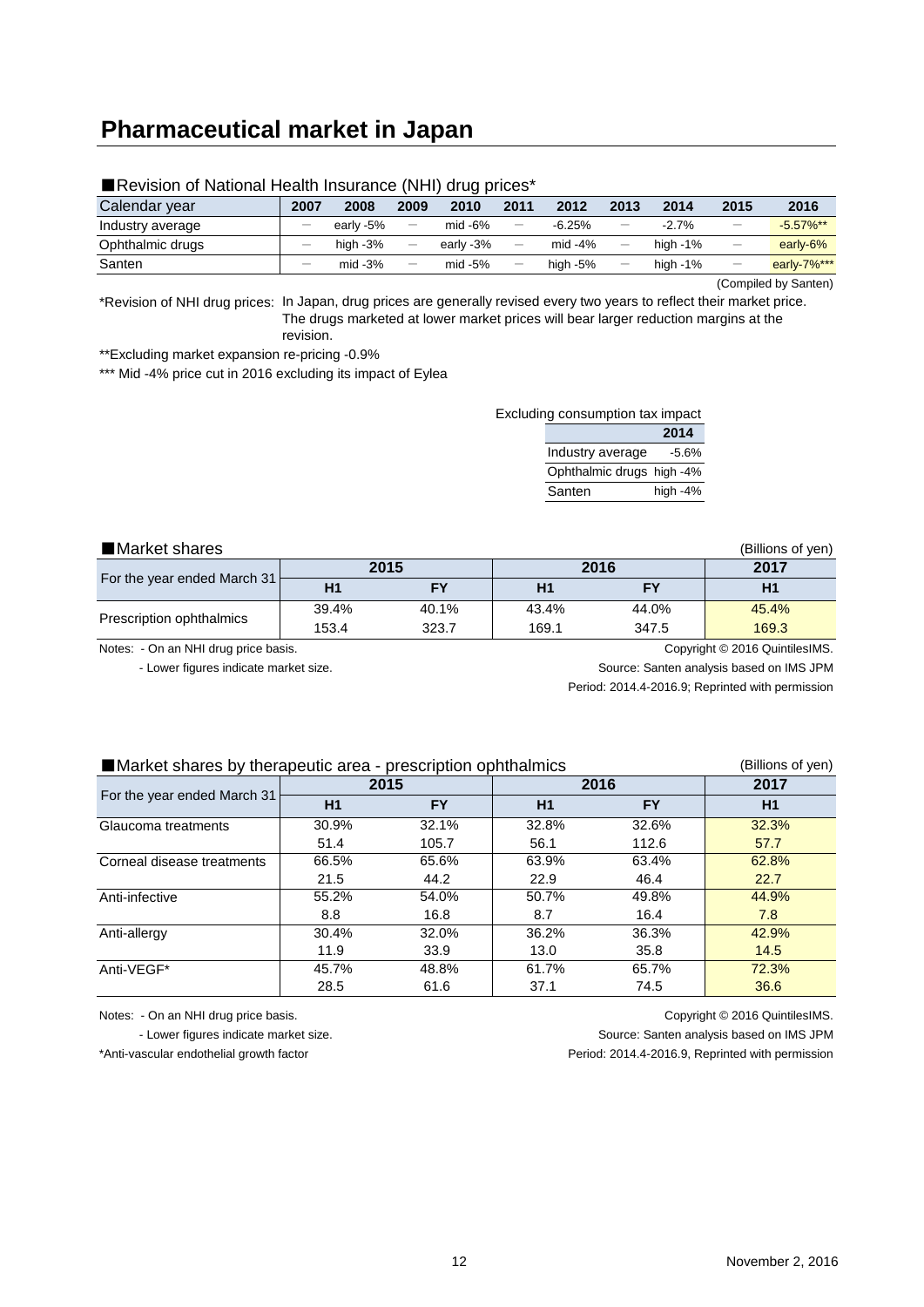## **Stock information**



| Major shareholders (top 10)                                                                                                                                  |                          | As of September 30, 2016 |
|--------------------------------------------------------------------------------------------------------------------------------------------------------------|--------------------------|--------------------------|
| Name                                                                                                                                                         | Number of<br>shares held | Percent of<br>investment |
|                                                                                                                                                              | Thousand shares          | $\frac{0}{0}$            |
| Japan Trustee Service Bank, Ltd. (Trust Account)                                                                                                             | 30,204                   | 7.3                      |
| State Street Bank and Trust Company 505223                                                                                                                   | 28,035                   | 6.8                      |
| The Master Trust Bank of Japan, Ltd. (Trust Account)                                                                                                         | 19,666                   | 4.8                      |
| Nippon Life Insurance Company                                                                                                                                | 10,662                   | 2.6                      |
| The Bank of Tokyo-Mitsubishi UFJ, Ltd.                                                                                                                       | 10,605                   | 2.6                      |
| ONO PHARMACEUTICAL CO., LTD.                                                                                                                                 | 9.307                    | 2.3                      |
| Daiichi Sankyo Company, Ltd.                                                                                                                                 | 9,180                    | $2.2^{\circ}$            |
| Development Bank of Japan Inc.                                                                                                                               | 8.275                    | 2.0                      |
| National Mutual Insurance Federation of Agricultural Cooperatives                                                                                            | 7,121                    | 1.7                      |
| Trust & Custody Services Bank., Ltd. as trustee for Eisai Co., Ltd.<br>Retirement Benefit Trust Account re-entrusted by Mizuho Trust<br>and Banking Co., Ltd | 6,863                    | 1.7                      |

## ■Major stock information

|                                                             |        |           |  |    | 3/2012 3/2013 3/2014 3/2015 3/2016 9/2016            |
|-------------------------------------------------------------|--------|-----------|--|----|------------------------------------------------------|
| Issued shares (thousands)                                   | 87.146 |           |  |    | 82,469  82,582  82,653  414,192 <mark>414,252</mark> |
| Treasury shares (thousands)                                 |        |           |  | 22 | 1.455                                                |
| Market capitalization (millions of yen)                     |        |           |  |    | 308,059 366,983 378,219 723,181 701,188 612,178      |
| Repurchased cost of treasury shares (millions of yen)       |        | $-13.735$ |  |    |                                                      |
| The number of repurchased treasury shares (thousand shares) |        | 4.937     |  |    |                                                      |

\*The Company has conducted a 5-for-1 stock split with an effective date of April 1, 2015.

\*The Board of Directors held on September 12, 2016 has adopted a plan to repurchase its own shares up to 13 billion yen or 8,284,000 shares.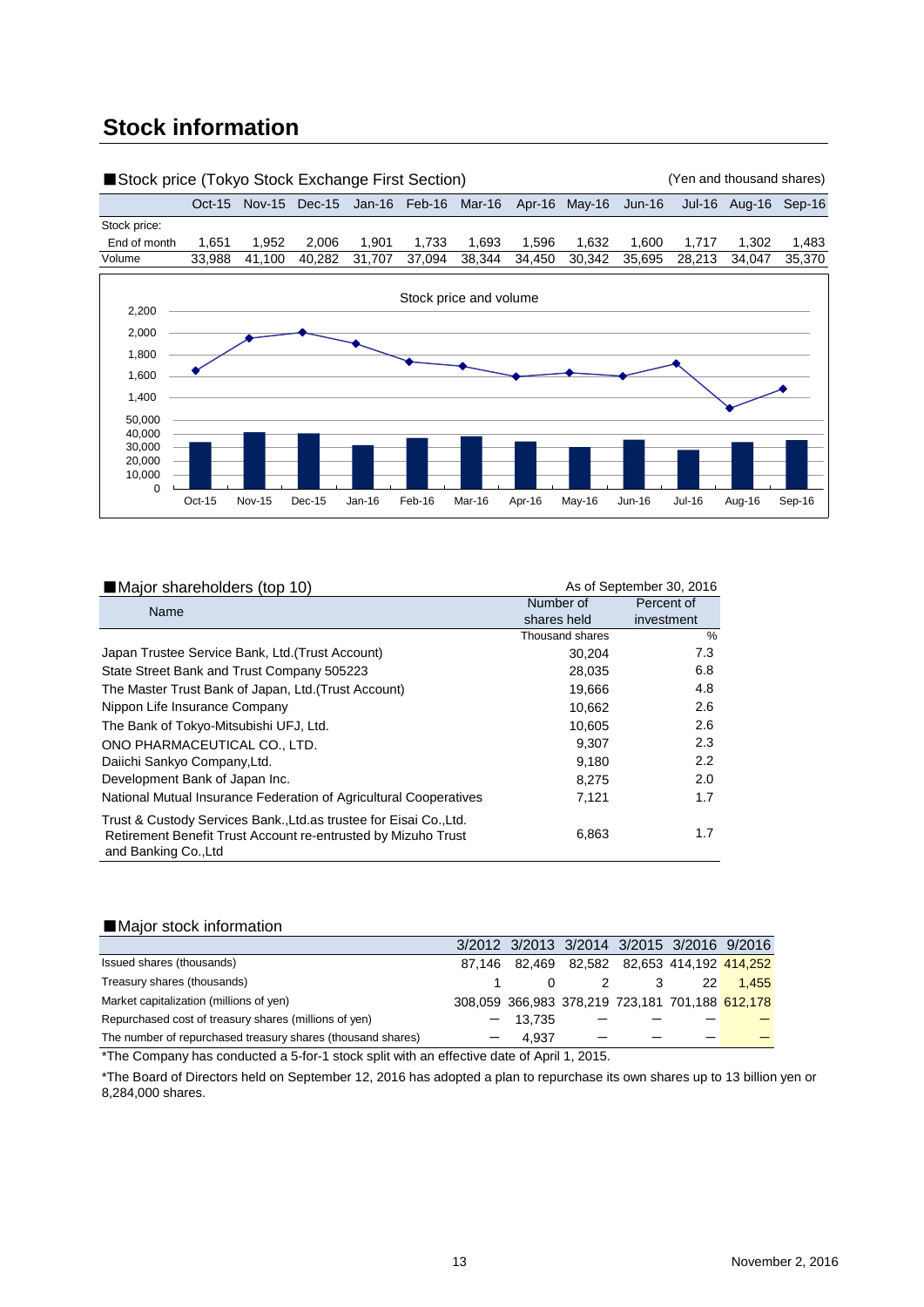## **Stock information**

| As of                         | 9/2014             |            | 3/2015                    |                       | 9/2015             |                          | 3/2016                    |                       | 9/2016                    |                        |
|-------------------------------|--------------------|------------|---------------------------|-----------------------|--------------------|--------------------------|---------------------------|-----------------------|---------------------------|------------------------|
|                               | Thousand<br>shares | tion $(%)$ | Propor-Thousand<br>shares | Propor-<br>tion $(%)$ | Thousand<br>shares | tion $(%)$               | Propor-Thousand<br>shares | Propor-<br>tion $(%)$ | <b>Thousand</b><br>shares | Propor-<br>tion $(\%)$ |
| <b>Financial institutions</b> | 30,060             | 36.4       | 30.049                    | 36.4                  | 146.390            | 35.4                     | 146,963                   | 35.5                  | 148,731                   | 35.8                   |
| City & regional banks         | 2.257              | 2.7        | 2,262                     | 2.7                   | 11.424             | 2.8                      | 11,576                    | 2.8                   | 11,507                    | 2.8                    |
| Trust banks                   | 18.703             | 22.6       | 18.726                    | 22.7                  | 98.285             | 23.8                     | 98.601                    | 23.8                  | 99.965                    | 24.1                   |
| (concerned in trust works)    | 16,293             | —          | 16,333                    | -                     | 86,312             | $\overline{\phantom{0}}$ | 86,474                    | —                     | 87,867                    |                        |
| Life and non-life insurance   | 4,334              | 5.3        | 4,196                     | 5.1                   | 21,171             | 5.1                      | 21,016                    | 5.1                   | 21,578                    | 5.1                    |
| Other financial institutions  | 4,765              | 5.8        | 4,862                     | 5.9                   | 15,510             | 3.7                      | 15,770                    | 3.8                   | 15,682                    | 3.8                    |
| Securities firms              | 625                | 0.8        | 922                       | 1.1                   | 4.694              | 1.1                      | 4.868                     | 1.2                   | 2,905                     | 0.7                    |
| Other institutions            | 7.940              | 9.6        | 7,880                     | 9.5                   | 37.827             | 9.1                      | 36,938                    | 8.9                   | 37,056                    | 9.0                    |
| Foreign investors             | 37,208             | 45.0       | 36,373                    | 44.0                  | 186.924            | 45.2                     | 186,294                   | 45.0                  | 184,108                   | 44.4                   |
| Individual investors          | 6.773              | 8.2        | 7,423                     | 9.0                   | 37.978             | 9.2                      | 39,106                    | 9.4                   | 39.997                    | 9.7                    |
| <b>Treasury Stock</b>         | 3                  | 0.0        | 3                         | 0.0                   | 22                 | 0.0                      | 22                        | 0.0                   | 1,455                     | 0.4                    |
| Total                         | 82,611             | 100.0      | 82,653                    | 100.0                 | 413.836            | 100.0                    | 414,192                   | 100.0                 | 414,252                   | 100.0                  |

## ■Breakdown of shareholding by number of shares

## ■Breakdown of shareholding by number of shareholders

| As of                         | 9/2014                    |       | 3/2015                                       |         | 9/2015                               |       | 3/2016                                       |         | 9/2016                             |                       |
|-------------------------------|---------------------------|-------|----------------------------------------------|---------|--------------------------------------|-------|----------------------------------------------|---------|------------------------------------|-----------------------|
|                               | Number of<br>shareholders |       | Propor- Number of<br>$tion (%)$ shareholders | Propor- | Number of<br>tion $(%)$ shareholders |       | Propor- Number of<br>$tion (%)$ shareholders | Propor- | Number of<br>tion (%) shareholders | Propor-<br>tion $(%)$ |
| <b>Financial institutions</b> | 58                        | 0.8   | 62                                           | 0.6     | 70                                   | 0.3   | 77                                           | 0.3     | 73                                 | 0.3                   |
| City & regional banks         | 4                         | 0.1   | 4                                            | 0.1     | 6                                    | 0.0   | 8                                            | 0.0     | 7                                  | 0.0                   |
| <b>Trust banks</b>            | 26                        | 0.3   | 27                                           | 0.2     | 30                                   | 0.2   | 30                                           | 0.1     | 29                                 | 0.1                   |
| Life and non-life insurance   | 22                        | 0.3   | 23                                           | 0.2     | 26                                   | 0.1   | 27                                           | 0.1     | 25                                 | 0.1                   |
| Other financial institutions  | 6                         | 0.1   | 8                                            | 0.1     | 8                                    | 0.0   | 12                                           | 0.1     | 12                                 | 0.1                   |
| Securities firms              | 28                        | 0.4   | 33                                           | 0.3     | 46                                   | 0.3   | 52                                           | 0.2     | 50                                 | 0.2                   |
| Other institutions            | 106                       | 1.5   | 122                                          | 1.1     | 142                                  | 0.8   | 154                                          | 0.7     | 150                                | 0.6                   |
| Foreign investors             | 465                       | 6.7   | 486                                          | 4.2     | 519                                  | 2.9   | 549                                          | 2.3     | 558                                | 2.3                   |
| Individual investors          | 6,323                     | 90.6  | 10,664                                       | 93.8    | 17.380                               | 95.7  | 22,700                                       | 96.5    | 23,852                             | 96.6                  |
| Treasury stock                |                           | 0.0   |                                              | 0.0     |                                      | 0.0   |                                              | 0.0     |                                    | 0.0                   |
| Total                         | 6.981                     | 100.0 | 11,368                                       | 100.0   | 18,158                               | 100.0 | 23,533                                       | 100.0   | 24.684                             | 100.0                 |



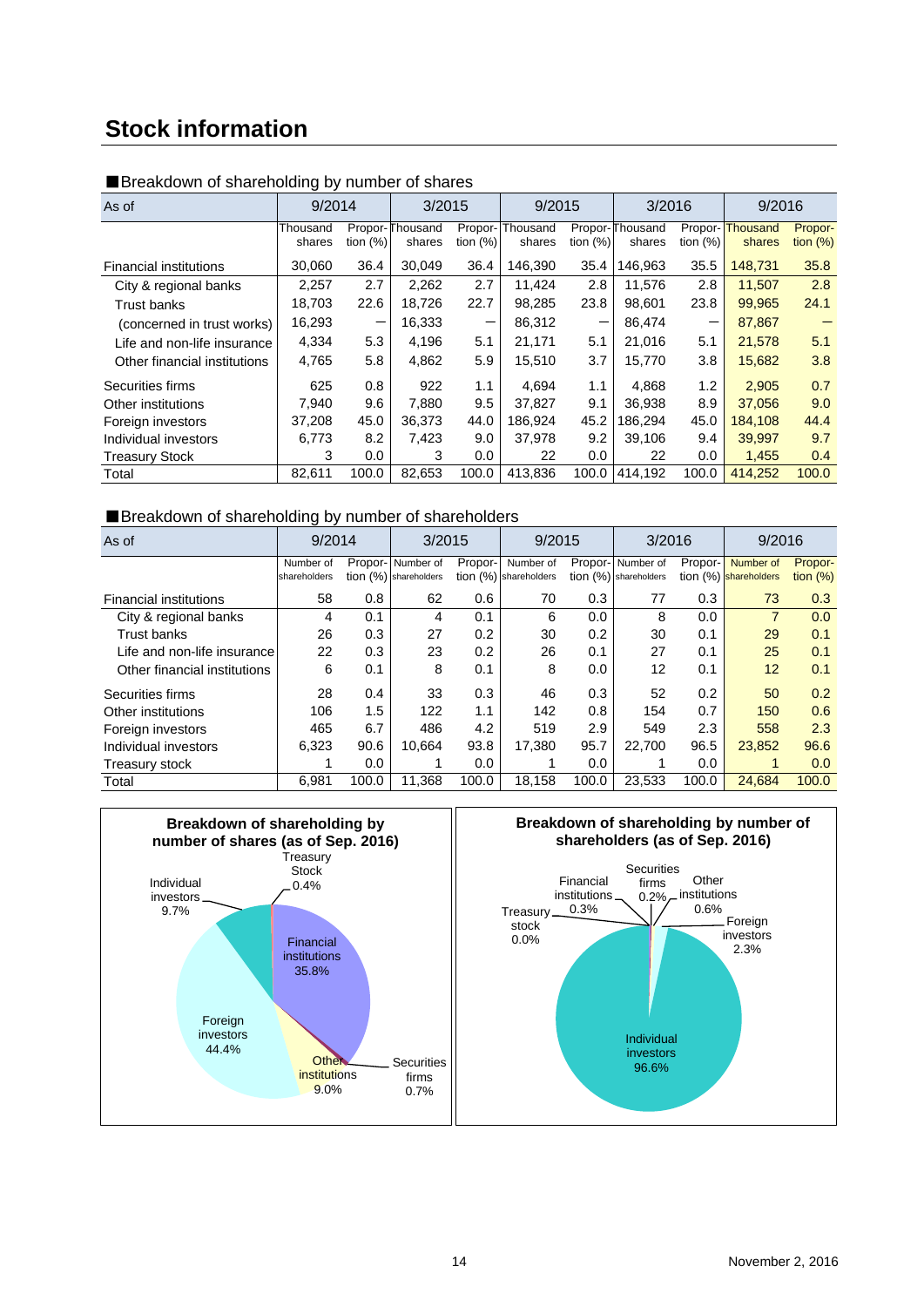# **Consolidated subsidiaries**

| [Japan]<br>As of September 30, 2016                             |                                                                                                            |               |                                                  |                      |  |  |  |  |
|-----------------------------------------------------------------|------------------------------------------------------------------------------------------------------------|---------------|--------------------------------------------------|----------------------|--|--|--|--|
| Company name                                                    | Main business<br>Paid-in capital<br>Location                                                               |               |                                                  | Equity owned         |  |  |  |  |
| Claire Co., Ltd.                                                | Cleaning of antidust and sterilized clothing                                                               | Japan         | 90 million yen                                   | 100%                 |  |  |  |  |
| Santen Business Services Co., Ltd.                              | Support of indirect operations                                                                             | Japan         | 10 million yen                                   | 100%                 |  |  |  |  |
| Santen Eye Care Co., Ltd.                                       | Production and marketing of pharmaceuticals                                                                | Japan         | 10 million yen                                   | 100%                 |  |  |  |  |
| [North America]                                                 |                                                                                                            |               |                                                  |                      |  |  |  |  |
| Company name                                                    | <b>Main business</b>                                                                                       | Location      | Paid-in capital                                  | Equity owned         |  |  |  |  |
| Santen Holdings U.S. Inc.                                       | Holding company for North American                                                                         | U.S.A.        | 24,784 thousand                                  | 100%                 |  |  |  |  |
| Santen Inc.                                                     | businesses and business development<br>Clinical development and business<br>development of pharmaceuticals | U.S.A.        | US\$<br>8.765 thousand<br>US\$                   | 100% *1              |  |  |  |  |
| Advanced Vision Science, Inc.                                   | Development, production and marketing of                                                                   | U.S.A.        | 10 thousand US\$                                 | 100% *1              |  |  |  |  |
|                                                                 | medical devices<br>Development, production of devices for                                                  | <b>U.S.A.</b> |                                                  |                      |  |  |  |  |
| InnFocus, Inc.                                                  | glaucoma                                                                                                   |               | 2 thousand US\$                                  | 100%                 |  |  |  |  |
| [EMEA]                                                          |                                                                                                            |               |                                                  |                      |  |  |  |  |
| Company name                                                    | Main business                                                                                              | Location      | Paid-in capital                                  | Equity owned         |  |  |  |  |
| Santen Holdings EU B.V.                                         | Holdings company for EMEA business<br>operation                                                            | Netherlands   | 50 thousand euros                                | 100%                 |  |  |  |  |
| Santen Oy                                                       | Clinical development, production and<br>marketing of pharmaceuticals                                       | Finland       | 20,000 thousand<br>euros                         | 100% *2              |  |  |  |  |
| Santen S.A.S.                                                   | Clinical development and marketing of<br>pharmaceuticals                                                   | France        | 1,976 thousand<br>euros                          | 100% *2              |  |  |  |  |
| Santen GmbH                                                     | Marketing of pharmaceuticals and business<br>development                                                   | Germany       | 25 thousand euros                                | 100% *2              |  |  |  |  |
| SantenPharma AB                                                 | Marketing support of pharmaceuticals                                                                       | Sweden        | 500 thousand SEK                                 | 100% *2              |  |  |  |  |
| Santen Switzerland SA                                           | Headquarter of EMEA business, production<br>and marketing of pharmaceuticals                               | Switzerland   | 2,000 thousand<br>Swiss franc                    | 100% *2              |  |  |  |  |
| Santen Italy S.r.l.                                             | Marketing of pharmaceuticals                                                                               | Italy         | 10 thousand euros                                | 100% *2              |  |  |  |  |
| Santen UK Limited                                               | Marketing of pharmaceuticals                                                                               | UK            | 2,300 thousand<br>pounds                         | 100% *2              |  |  |  |  |
| Santen Pharmaceutical Spain, S.L.                               | Marketing of pharmaceuticals                                                                               | Spain         | 3 thousand euros                                 | 100% *2              |  |  |  |  |
| [Asia]                                                          |                                                                                                            |               |                                                  |                      |  |  |  |  |
| Company name                                                    | Main business                                                                                              | Location      | Paid-in capital                                  | Equity owned         |  |  |  |  |
| Santen Pharmaceutical (China) Co.,<br>Ltd.                      | Clinical development, production and<br>marketing of pharmaceuticals                                       | China         | 3,800 million yen                                | 100%                 |  |  |  |  |
| Santen Pharmaceutical Sales and<br>Marketing (Suzhou) Co., Ltd. | Marketing of pharmaceuticals                                                                               | China         | 35,000 thousand<br><b>CNY</b>                    | 100% *3              |  |  |  |  |
| Chongqing Santen Kerui<br>Pharmaceutical Co., Ltd               | Production and marketing of pharmaceuticals                                                                | China         | 200,000 thousand<br><b>CNY</b>                   | 49% *4               |  |  |  |  |
| Santen Pharmaceutical Korea Co<br>Ltd.                          | Clinical development, import and marketing of<br>pharmaceuticals                                           | Korea         | 29,000,000<br>thousand won                       | 100%                 |  |  |  |  |
| Taiwan Santen Pharmaceutical Co.,<br>Ltd.                       | Import and marketing of pharmaceuticals                                                                    | Taiwan        | 42,000 thousand<br>Taiwan dollars                | 100%                 |  |  |  |  |
| Santen India Private Limited                                    | Market research of pharmaceuticals                                                                         | India         | 48,500 thousand<br>India rupees                  | 99.9%,<br>$0.1\%$ *1 |  |  |  |  |
| Santen Pharmaceutical Asia Pte.<br>Ltd.                         | Headquarter of ASEAN business, production<br>and marketing of pharmaceuticals                              | Singapore     | 20,500 thousand<br>Singapore dollars             | 100%                 |  |  |  |  |
| SANTEN (THAILAND) CO., LTD.                                     | Import and marketing of pharmaceuticals                                                                    | Thailand      | 100,000 thousand                                 | 100% *5              |  |  |  |  |
| SANTEN PHARMA MALAYSIA<br>SDN. BHD.                             | Import and marketing of pharmaceuticals                                                                    | Malaysia      | Thai baht<br>4,000 thousand<br>Malaysian ringgit | 100% *5              |  |  |  |  |
| SANTEN PHILIPPINES INC.                                         | Import and marketing of pharmaceuticals                                                                    | Philippines   | 43,308 thousand<br>Philippine peso               | 100% *5              |  |  |  |  |
| SANTEN PHARMACEUTICAL<br>(HONG KONG) LIMITED                    | Import and marketing of pharmaceuticals                                                                    | Hong Kong     | 600 thousand HKD                                 | 100% *5              |  |  |  |  |

\*1 : Indirect investment through Santen Holdings U.S. Inc.

\*2 : Indirect investment through Santen Holdings EU B.V.

\*3 : Indirect investment through Santen Pharmaceutical (China) Co., Ltd.

\*4 : Indirect investment through Santen Pharmaceutical (China) Co., Ltd.

Chongqing Kerui Pharmaceutical (Group) Co., Ltd. hold 51% of share.

\*5 : Indirect investment through Santen Pharmaceutical Asia Pte. Ltd.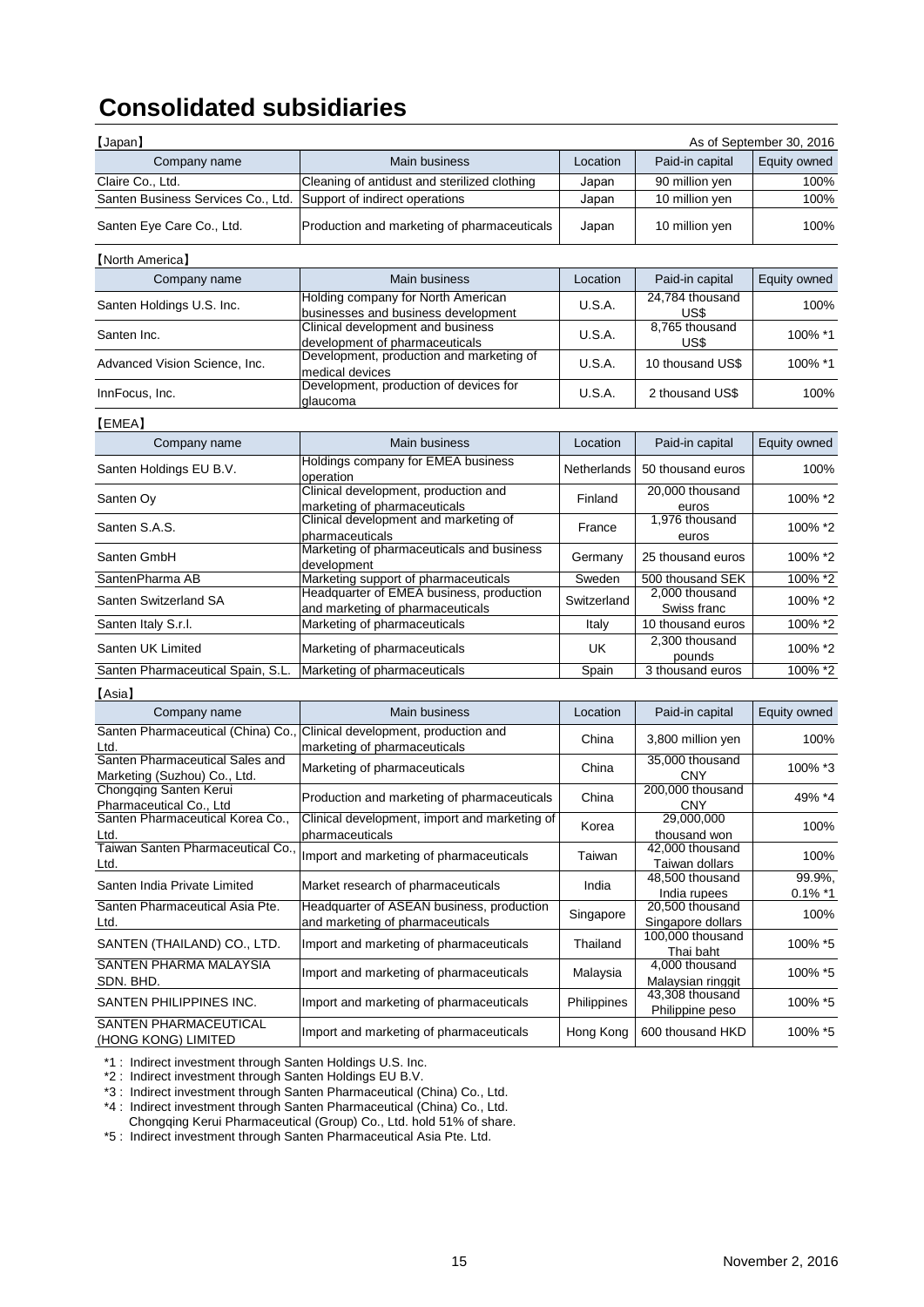## **News releases during April 2016-September 2016**

For details, please refer to our website (http://www.santen.com).

**2016**

#### **18-Apr Santen Donates to Kumamoto Earthquake Relief Efforts**

**11-May Santen Provides Update on EU Marketing Authorization Application for DE-109** Santen announced that it plans to withdraw and later resubmit its Marketing Authorization Application (MAA) to the European Medicines Agency (EMA) for the use of DE-109 as a treatment of patients with chronic noninfectious uveitis of the posterior segment (NIU-PS) in the European Union.

#### **19-Jul Santen to Acquire InnFocus, Developer of "***MicroShunt* **" Glaucoma Implant Device**

Santen and InnFocus, Inc. (hereinafter, "InnFocus") announced that the two companies have entered into a definitive agreement under which Santen will acquire privately held InnFocus, developer of the *InnFocus MicroShunt* glaucoma implant device.

#### **2-Aug Santen to Grant Subscription Rights to New Shares as Stock Options for Stock-Linked Remuneration**

#### **3-Aug Santen and University College London to Collaborate on Ophthalmic Research and Education**

Santen and University College London (hereinafter, "UCL") today announced that we have signed a Memorandum of Understanding to collaborate on ophthalmic research and education. As part of collaboration, Santen will conduct research programs with scientists in the UCL Institute of Ophthalmology, and provide PhD candidates with important funding support. The collaboration provides a framework for both parties to work together on ophthalmic research, and translate the research into therapies that can meet unmet medical needs. The framework will also pave the way for both parties to collaborate on capability and talent development in various fields of ophthalmology.

#### **22-Aug Santen Completes Acquisition of InnFocus, Developer of "***MicroShunt* **" Glaucoma Implant Device**

#### **30-Aug Santen Announces the Completion of Establishment Procedures for Chongqing Santen Kerui Pharmaceutical Co., Ltd.**

Santen announced today that Santen Pharmaceutical (China) Co., Ltd. (hereinafter "Santen China") and Chongqing Kerui Pharmaceutical (Group) Co., Ltd. (Chongqing, China; hereinafter "Kerui") have established a prescription ophthalmic joint venture as part of a collaboration between the companies originally announced in March 22, 2016.

Santen China and Kerui are involved in a strategic collaboration aiming to provide the highest-quality ophthalmic products at a reasonable price to the most patients possible in China. The new joint venture has been established in the city of Chongqing, one of China's four direct-controlled municipalities. The joint venture is established as a consolidated subsidiary of Santen.

#### **1-Sep Notice on Details of Subscription Rights to New Shares (Stock Options for Stock-Linked Remuneration)**

#### **12-Sep Santen Announces Repurchase of Own Shares**

Santen announced that its Board of Directors has adopted a plan to repurchase its own shares up to 13 billion yen or 8,284,000 shares representing 2.0% of the total number of shares outstanding (excluding treasury shares) in accordance with Article 156 of the Companies Act (Japan), as applied pursuant to Article 165, paragraph 3.

Santen's strong balance sheet and cash flow allow the company to take this special shareholder return initiative while also continuing to invest in profitable growth opportunities.